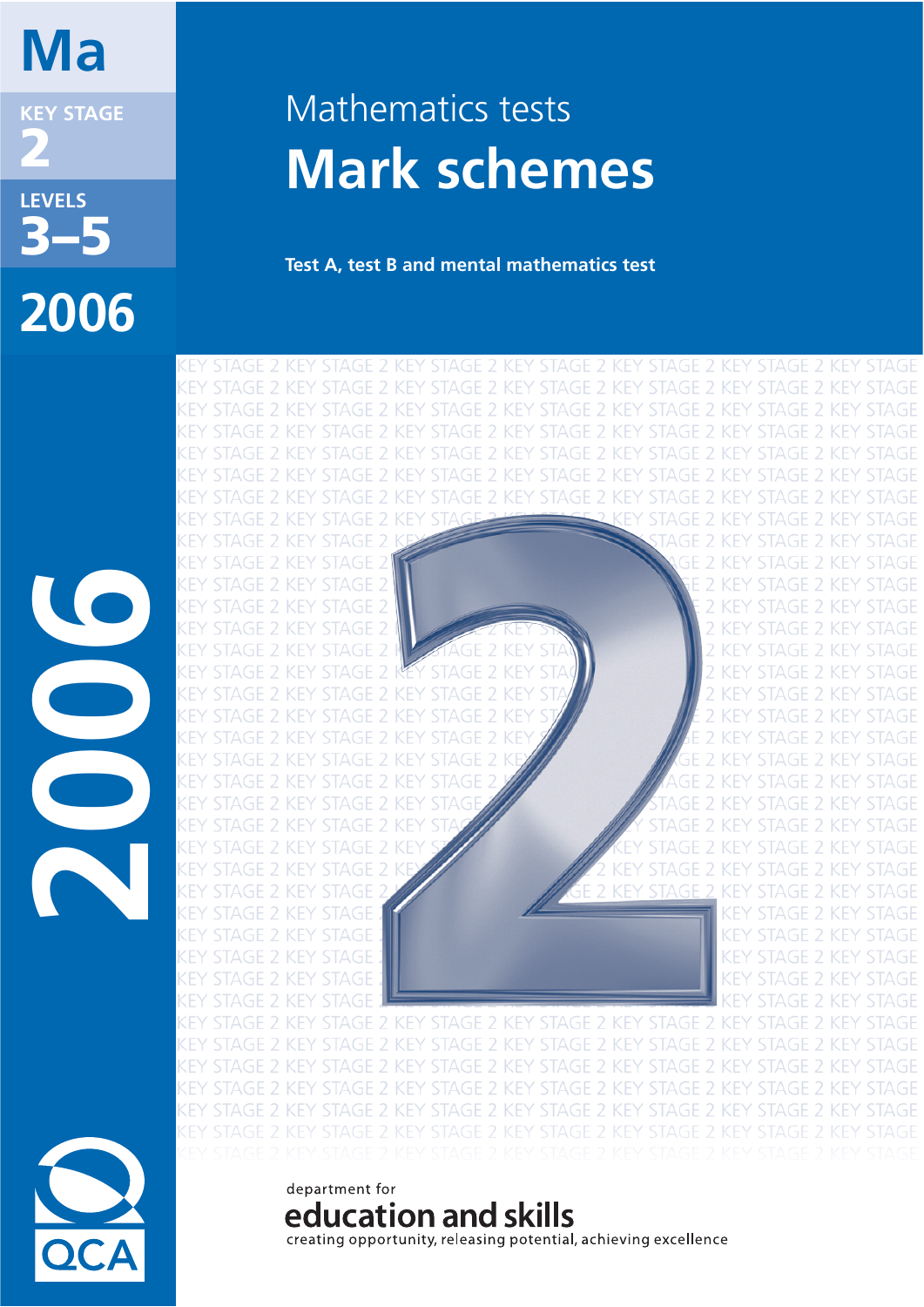First published in 2006

© Qualifications and Curriculum Authority 2006

Reproduction, storage, adaptation or translation, in any form or by any means, of this publication is prohibited without prior written permission of the publisher, unless within the terms of licences issued by the Copyright Licensing Agency. Excerpts may be reproduced for the purpose of research, private study, criticism or review, or by educational institutions solely for educational purposes, without permission, provided full acknowledgement is given.

Produced in Great Britain by the Qualifications and Curriculum Authority under the authority and superintendence of the Controller of Her Majesty's Stationery Office and Queen's Printer of Acts of Parliament.

The Qualifications and Curriculum Authority is an exempt charity under Schedule 2 of the Charities Act 1993.

Qualifications and Curriculum Authority 83 Piccadilly London W1J 8QA

www.qca.org.uk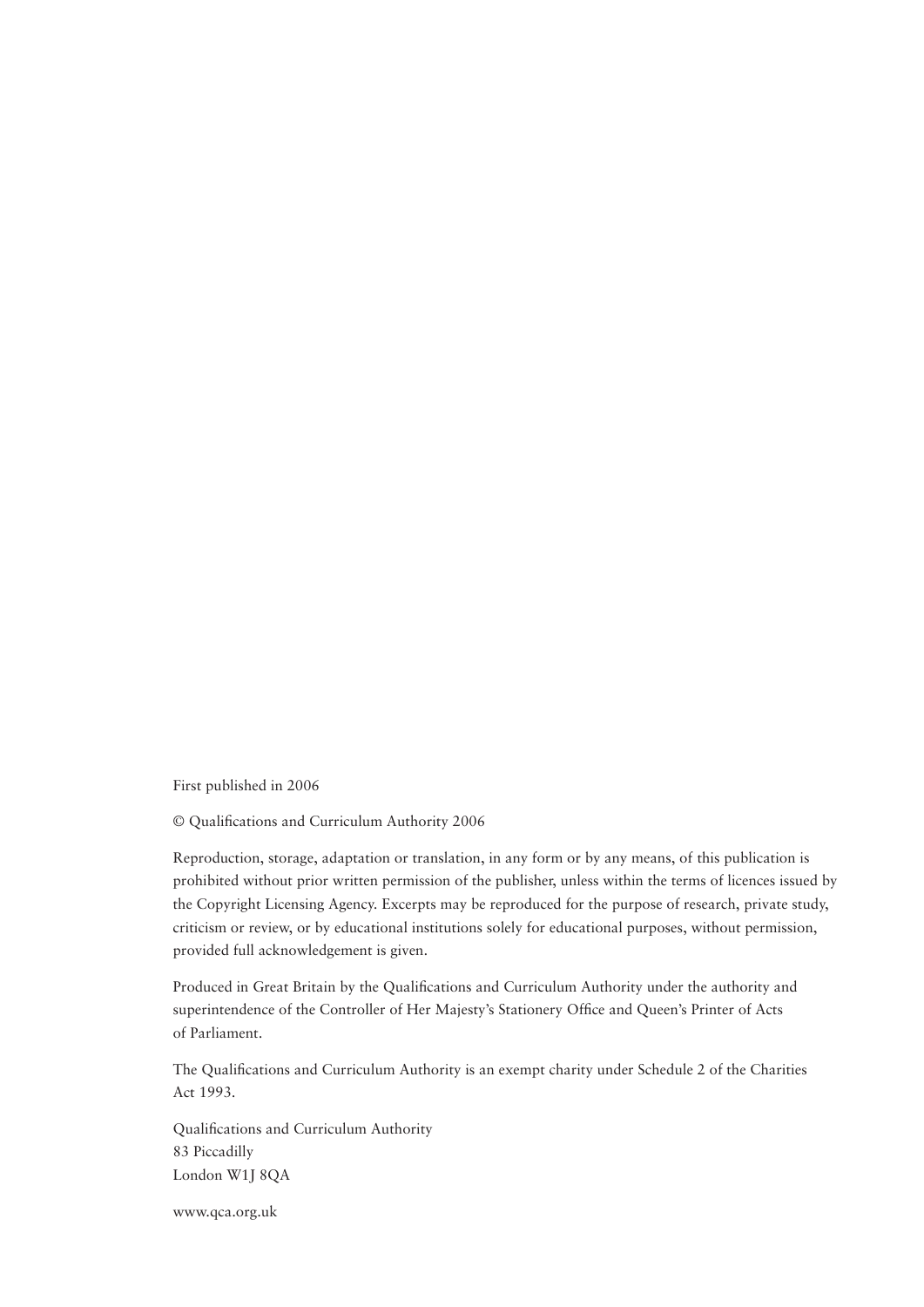## **Marking the mathematics tests**

As in 2005, external markers, employed by the external marking agencies under contract to QCA, will mark the test papers. The markers will follow the mark schemes in this booklet, which is supplied to teachers for information.

This booklet contains the mark schemes for the levels 3–5 tests A, B and mental mathematics. Level threshold tables will be available on the QCA website on 19 June 2006 (www.qca.org.uk).

#### **General guidance**

#### *The structure of the mark schemes*

The marking information for each question is set out in the form of tables, which start on page 6 of this booklet. The '**question**' column on the left-hand side of each table provides a quick reference to the question number and the question part. The '**mark**' column indicates the total number of marks available for each question part. On some occasions the symbol  $(U1)$  may be shown in the mark column. The 'U' indicates that there is a *Using and applying mathematics* element in the question. The number, 1, shows the number of marks attributed to using and applying mathematics in this question.

The '**requirement**' column may include two types of information:

- a statement of the requirements for the award of each mark, with an indication of whether credit can be given for correct working
- examples of some different types of correct response.

The '**additional guidance**' column indicates alternative acceptable responses, and provides details of specifi c types of response which are unacceptable. Other guidance, such as the range of acceptable answers, is provided as necessary.

Additionally, for the mental mathematics test, general guidance on marking is given on page 18, together with a 'quick reference' mark scheme.

#### *Applying the mark schemes*

In order to ensure consistency of marking, the most frequent procedural queries are listed on pages 2 and 3 with the action the marker will take. This is followed by further guidance on pages 4 and 5 relating to the marking of questions that involve money, time and other measures. Unless otherwise specified in the mark scheme, markers will apply the following guidelines in all cases.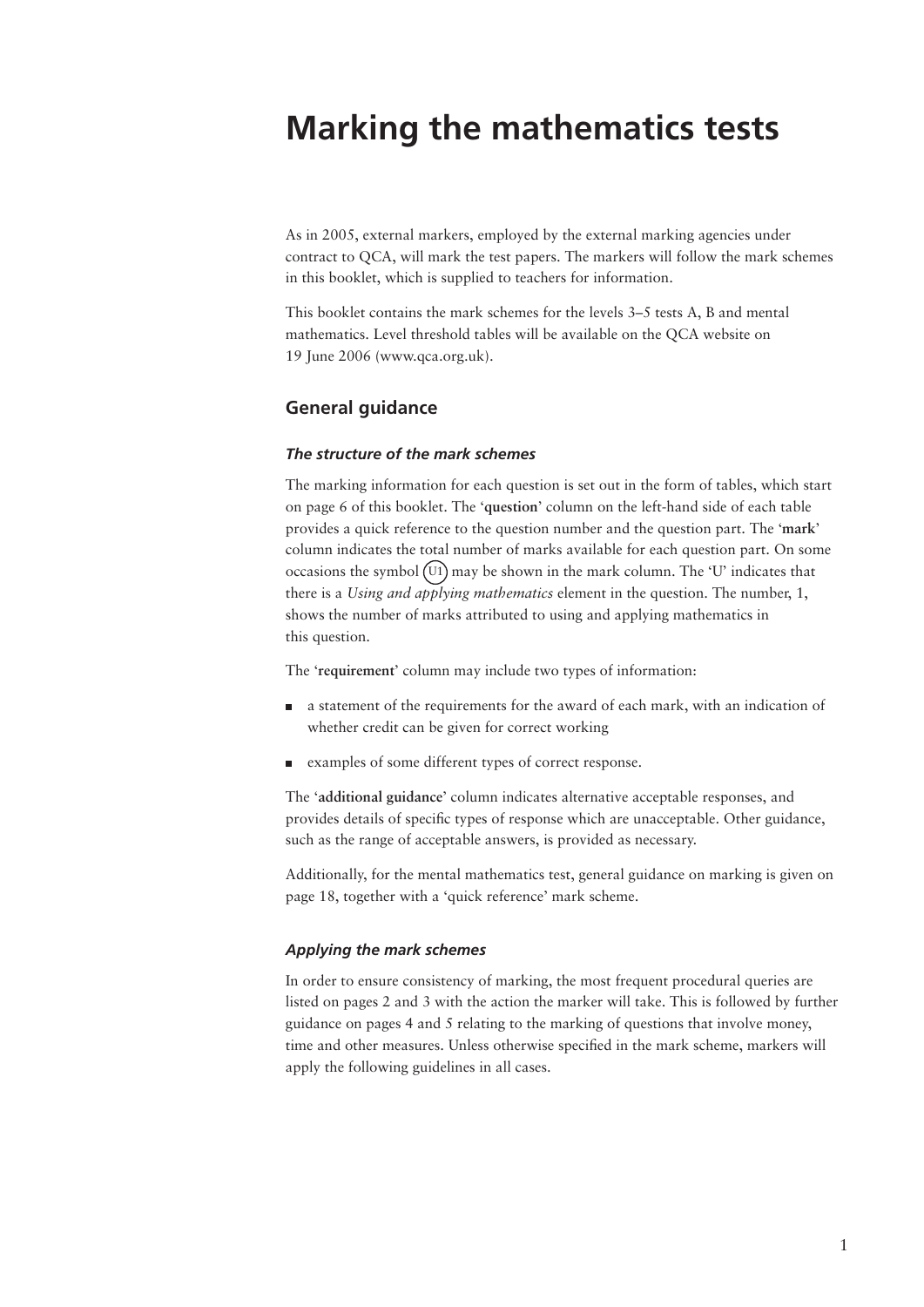| What if $\ldots$                                                                                           | <b>Marking procedure</b>                                                                                                                                                                                                                                                                                                                                                                                                                                                    |                                                                                                              |  |
|------------------------------------------------------------------------------------------------------------|-----------------------------------------------------------------------------------------------------------------------------------------------------------------------------------------------------------------------------------------------------------------------------------------------------------------------------------------------------------------------------------------------------------------------------------------------------------------------------|--------------------------------------------------------------------------------------------------------------|--|
| The pupil's response is<br>numerically or algebraically<br>equivalent to the answer<br>in the mark scheme. | Markers will award the mark unless the mark scheme states otherwise.                                                                                                                                                                                                                                                                                                                                                                                                        |                                                                                                              |  |
| The pupil's response does<br>not match closely any of the<br>examples given.                               | Markers will use their judgement in deciding whether the response corresponds with<br>the statement of the requirements given in the 'requirement' column. Reference will<br>also be made to the additional guidance and, if there is still uncertainty, markers will<br>contact the supervising marker.                                                                                                                                                                    |                                                                                                              |  |
| The pupil has responded<br>in a non-standard way.                                                          | Calculations, formulae and written responses do not have to be set out in any<br>particular format. Pupils may provide evidence in any form as long as its meaning<br>can be understood. Diagrams, symbols or words are acceptable for explanations or<br>for indicating a response. Any correct method of setting out working, however<br>idiosyncratic, will be accepted.                                                                                                 |                                                                                                              |  |
| There appears to be a<br>misreading affecting<br>the working.                                              | This is when the pupil misreads the information given in the question and uses<br>different information without altering the original intention or difficulty level of the<br>question. For each misread that occurs, one mark only will be deducted.<br>In one-mark questions - 0 marks are awarded.<br>In two-mark questions that have a method mark $-1$ mark will be awarded if the<br>correct method is correctly implemented with the misread number.                 |                                                                                                              |  |
| No answer is given in<br>the expected place, but<br>the correct answer is<br>given elsewhere.              | Where a pupil has shown understanding of the question, the mark(s) will be given.<br>In particular, where a word or number response is expected, a pupil may meet the<br>requirement by annotating a graph or labelling a diagram elsewhere in the question.                                                                                                                                                                                                                |                                                                                                              |  |
| The response in the answer<br>box is wrong, but<br>the correct answer is shown<br>in the working.          | Where appropriate, detailed guidance will<br>be given in the mark scheme, which markers<br>will follow. If no guidance is given, markers<br>will examine each case to decide whether:<br>the incorrect answer is due to a<br>transcription error<br>• the pupil has continued to give redundant<br>extra working which does not contradict<br>work already done<br>• the pupil has continued to give redundant<br>extra working which does contradict work<br>already done. | If so, the mark will be awarded.<br>If so, the mark will be awarded.<br>If so, the mark will not be awarded. |  |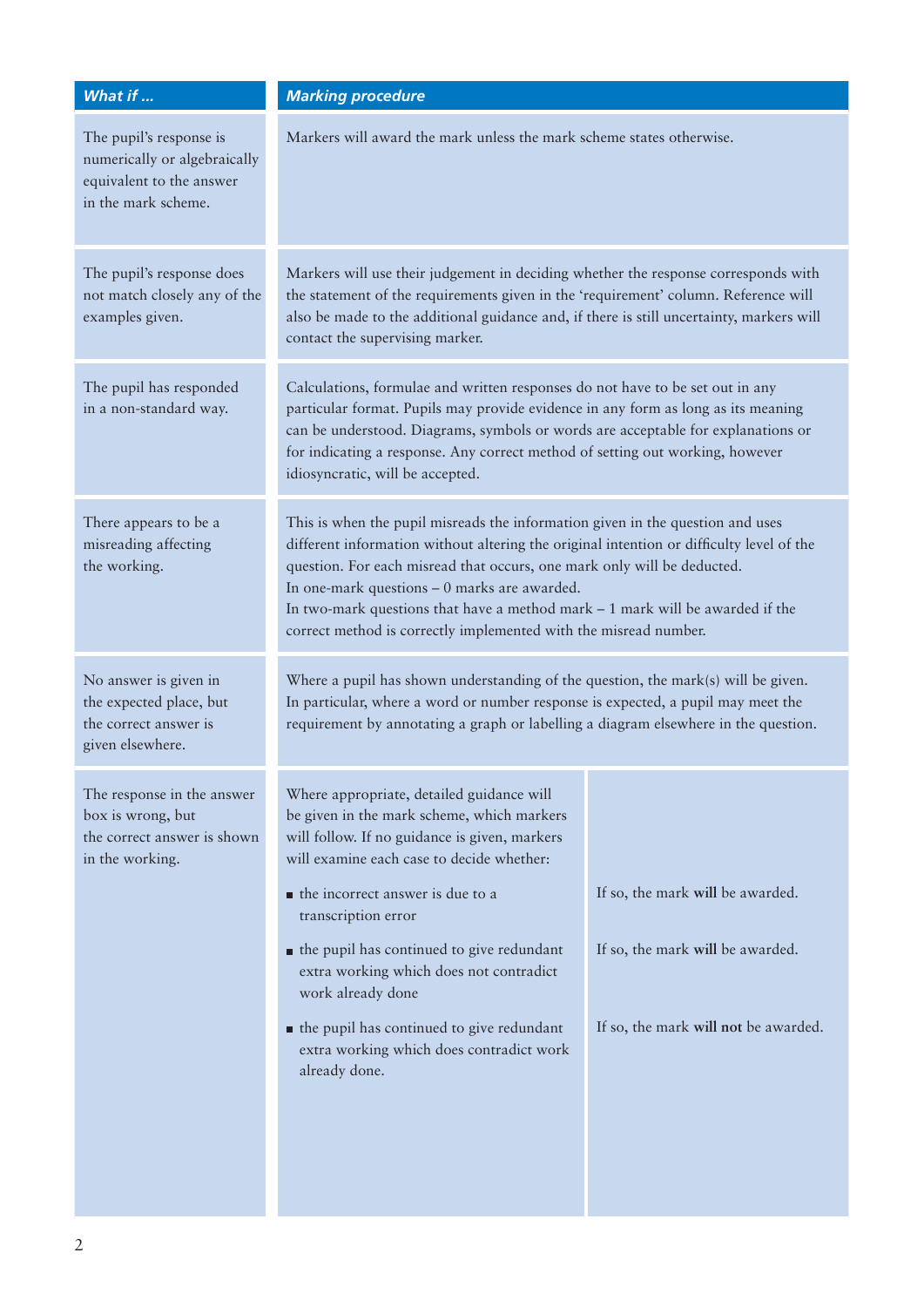| What if                                                                                                        | <b>Marking procedure</b>                                                                                                                                                                                                                                  |  |  |
|----------------------------------------------------------------------------------------------------------------|-----------------------------------------------------------------------------------------------------------------------------------------------------------------------------------------------------------------------------------------------------------|--|--|
| The pupil's answer is<br>correct but the wrong<br>working is shown.                                            | A correct response will always be marked as correct.                                                                                                                                                                                                      |  |  |
| The correct response has<br>been crossed out and<br>not replaced.                                              | Any legible crossed-out work that has not been replaced will be marked<br>according to the mark scheme. If the work is replaced, then crossed-out work<br>will not be considered.                                                                         |  |  |
| More than one answer<br>is given.                                                                              | If all answers are correct (or a range of answers is given, all of which are<br>correct), the mark will be awarded unless prohibited by the mark scheme.<br>If both correct and incorrect responses are given, no mark will be awarded.                   |  |  |
| The answer is correct<br>but, in a later part of the<br>question, the pupil has<br>contradicted this response. | A mark given for one part will not be disallowed for working or answers given<br>in a different part, unless the mark scheme specifically states otherwise.                                                                                               |  |  |
| The pupil has drawn lines<br>which do not meet at the<br>correct point.                                        | Markers will interpret the phrase 'slight inaccuracies in drawing' to mean<br>'within or on a circle of radius 2mm with centre at the correct point'.<br>outside the circle<br>within the circle<br>on the circle<br>accepted<br>accepted<br>not accepted |  |  |

#### *Recording marks awarded on the test paper*

All questions, even those not attempted by the pupil, will be marked with a '1' or '0' entered in each marking space.

A two-mark question which is correct will have '1' entered in both marking spaces. A two-mark question which is incorrect, but which has sufficient evidence of working or method as required by the mark scheme, will have '1' entered in the first marking space and '0' in the second. Otherwise '0' will be entered in both marking spaces.

For the written tests, the total number of marks gained on each double page will be written in the space at the bottom of the right-hand page. For all of the tests, the total number of marks gained on each paper will be recorded on the front of the test paper, and on the mark sheet.

Test A carries a total of 40 marks. Test B also carries a total of 40 marks. The mental mathematics test carries a total of 20 marks.

The 2006 key stage 2 mathematics tests and mark schemes were developed by the Mathematics Test Development Team at Edexcel.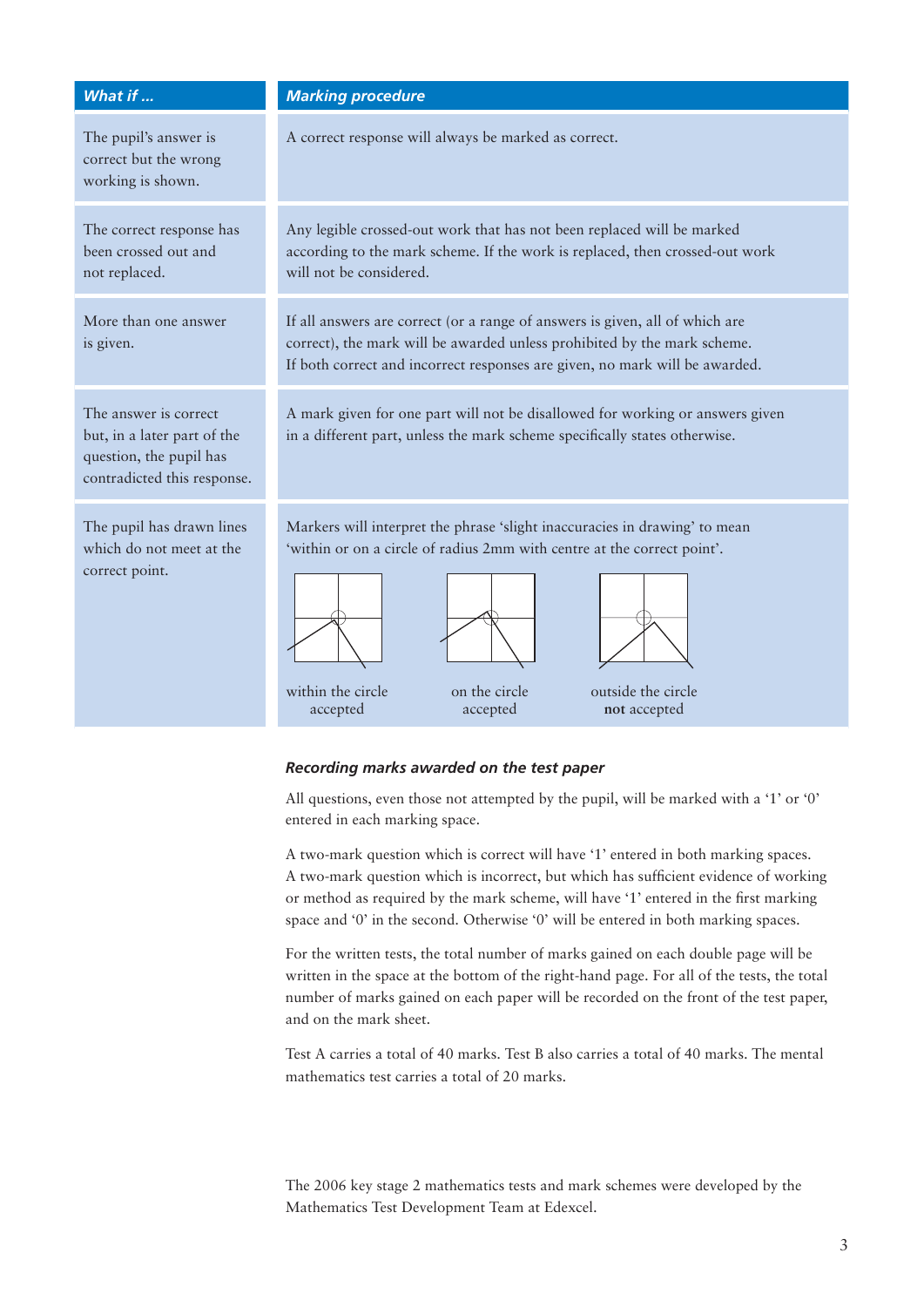#### **Marking specific types of question – summary of additional guidance**

## *Responses involving money*

|                                                                          | <b>Accept</b>                                                                                                                                                                                                                | Do not accept                                                                                                                                                                       |
|--------------------------------------------------------------------------|------------------------------------------------------------------------------------------------------------------------------------------------------------------------------------------------------------------------------|-------------------------------------------------------------------------------------------------------------------------------------------------------------------------------------|
| Where the £<br>sign is given<br>for example:<br>£3.20, £7<br>$\mathbf f$ | £3.20<br>£7<br>£7.00<br>Any unambiguous indication of the correct<br>amount, eg<br>£3.20p<br>£3 20 pence<br>£3 20<br>£3,20<br>£3-20<br>£3:20                                                                                 | Incorrect placement of pounds or pence, eg<br>£320<br>£320p<br>Incorrect placement of decimal point,<br>or incorrect use or omission of 0, eg<br>£3.2<br>£3 200<br>£320<br>$£3-2-0$ |
| Where the p<br>sign is given<br>for example:<br>40 <sub>p</sub><br>p     | 40p<br>Any unambiguous indication of the correct<br>amount, eg<br>£0.40p                                                                                                                                                     | Incorrect or ambiguous use of pounds<br>or pence, eg<br>0.40p<br>£40p                                                                                                               |
| <b>Where</b> no<br>sign is given<br>for example:<br>£3.20, 40p           | £3.20<br>40p<br>£0.40<br>320p<br>Any unambiguous indication of the correct<br>amount, eg<br>£3.20p<br>£0.40p<br>£3 20 pence<br>£.40p<br>£3 20<br>£.40<br>£3,20<br>40<br>£3-20<br>0.40<br>£3:20<br>3.20<br>320<br>3 pounds 20 | Incorrect or ambiguous use of pounds<br>or pence, eg<br>£320<br>£40<br>£320p<br>£40p<br>£3.2<br>0.4<br>3.20p                                                                        |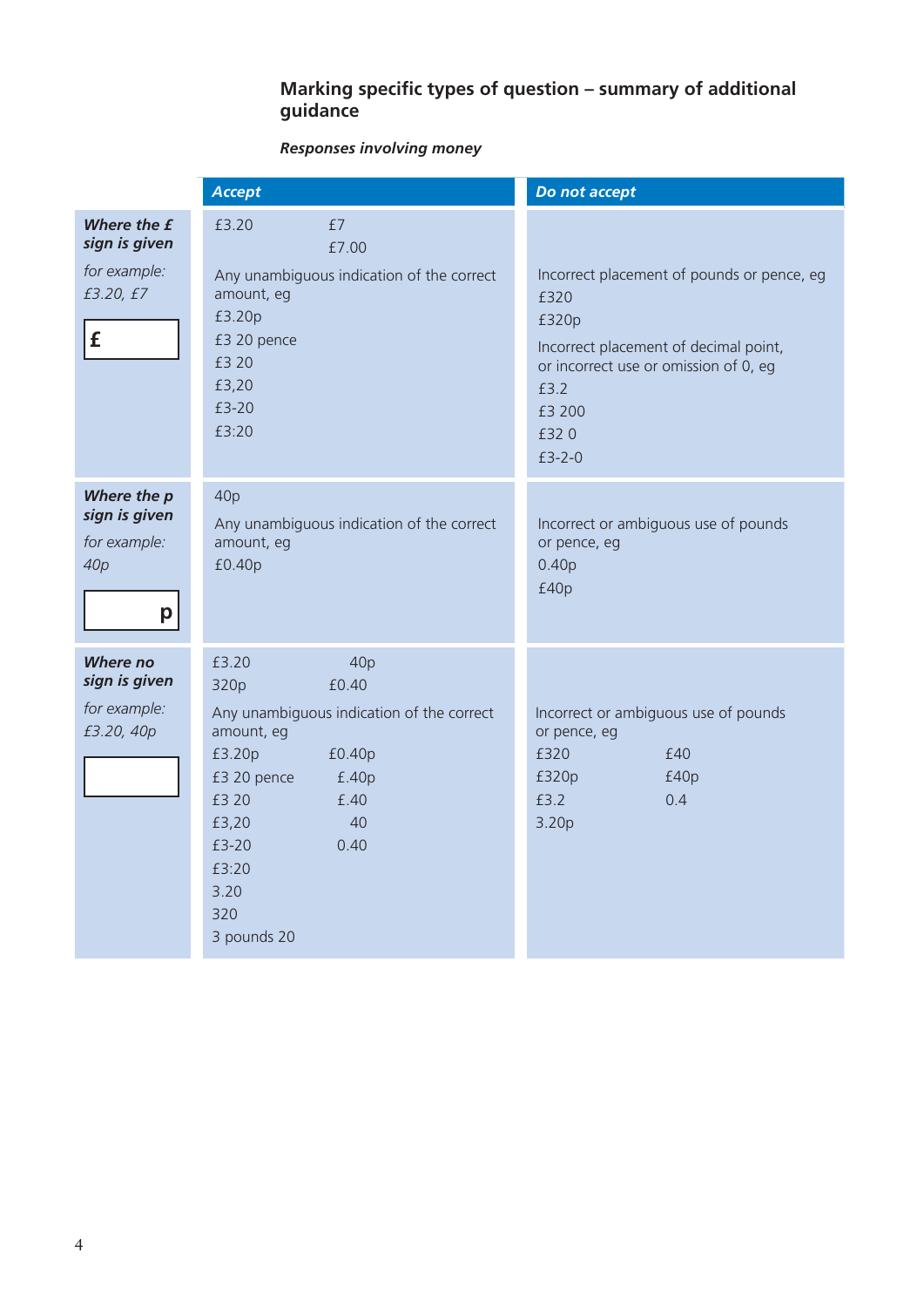#### *Responses involving time*

|                                                                    | <b>Accept</b>                                                                                                                                                                                                       | Do not accept                                                                                                                                                       |
|--------------------------------------------------------------------|---------------------------------------------------------------------------------------------------------------------------------------------------------------------------------------------------------------------|---------------------------------------------------------------------------------------------------------------------------------------------------------------------|
| A time<br><i>interval</i><br>for example:<br>2 hours 30<br>minutes | 2 hours 30 minutes<br>Any unambiguous, correct indication, eg<br>$2\frac{1}{2}$ hours<br>2.5 hours<br>2h 30<br>2h 30min<br>150 minutes<br>150<br>Digital electronic time, ie<br>2:30                                | Incorrect or ambiguous time interval, eg<br>2.30<br>$2 - 30$<br>2,30<br>2.3<br>2.3 hours<br>2.3h<br>2h <sub>3</sub><br>2.30 min                                     |
| A specific<br>time<br>for example:<br>8:40am, 17:20                | 8:40am<br>8:40<br>twenty to nine<br>Any unambiguous, correct indication, eg<br>08.40<br>8.40<br>0840<br>8 4 0<br>$8 - 40$<br>8,40<br>Unambiguous change to 12 or 24 hour<br>clock, eg<br>17:20 as 5:20pm or 17:20pm | Incorrect time, eg<br>8.4am<br>8.40pm<br>Incorrect placement of separators, spaces etc<br>or incorrect use or omission of 0, eg<br>840<br>8:4:0<br>8.4<br>084<br>84 |

#### *Responses involving measures*

|                                                                                           | <b>Accept</b>                                                                                           | Do not accept                                     |
|-------------------------------------------------------------------------------------------|---------------------------------------------------------------------------------------------------------|---------------------------------------------------|
| <b>Where units</b><br>are given<br>(eg $kg, m, l$ )<br>for example:<br>8.6kg<br><b>kg</b> | 8.6kg<br>Any unambiguous indication of the correct<br>measurement, eg<br>8.60kg<br>8.6000kg<br>8kg 600g | Incorrect or ambiguous use of units, eg<br>8600kg |

#### *Note*

If a pupil leaves the answer box empty but writes the answer elsewhere on the page, then that answer must be consistent with the units given in the answer box and the conditions listed above.

If a pupil changes the unit given in the answer box, then their answer must be equivalent to the correct answer using the unit they have chosen, unless otherwise indicated in the mark scheme.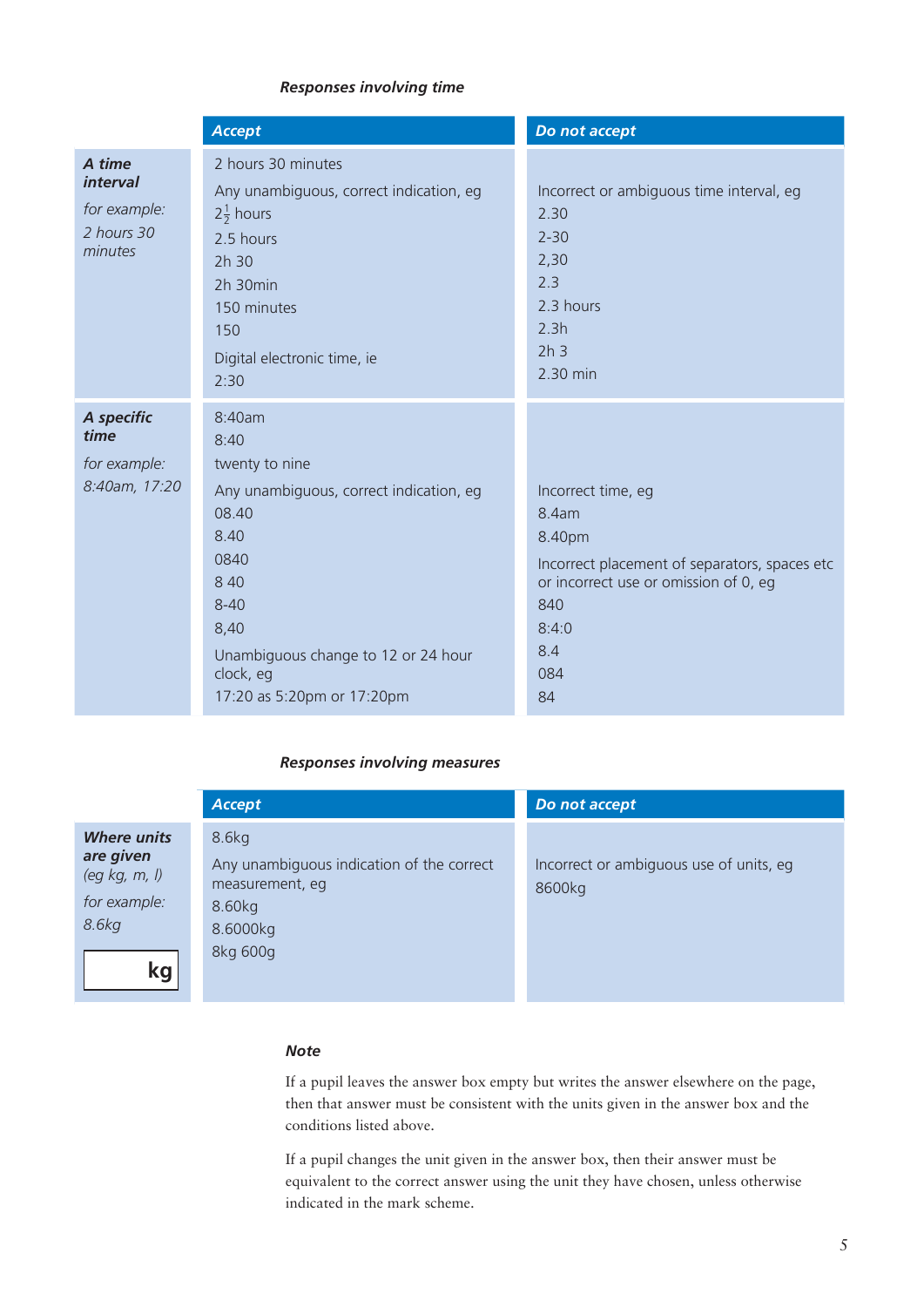## **Test A questions 1–3**

| <b>Question</b>     | <b>Requirement</b>                                                                                                                                       | <b>Mark</b>    | <b>Additional guidance</b>                                                                                                                             |
|---------------------|----------------------------------------------------------------------------------------------------------------------------------------------------------|----------------|--------------------------------------------------------------------------------------------------------------------------------------------------------|
| $\boldsymbol{\eta}$ | Numbers written in correct order as<br>shown:<br>1091<br>190<br>901<br>109<br>910                                                                        | 1 <sub>m</sub> |                                                                                                                                                        |
| $\overline{2}$      | One line of symmetry correctly<br>positioned on each diagram as shown:                                                                                   | 1 <sub>m</sub> | Accept slight inaccuracies in drawing<br>provided the intention is clear.<br>The length of the line is unimportant<br>provided the intention is clear. |
| 3a                  | Graph completed as shown:<br>8<br>6<br>Number<br>of birds $4$<br>$\overline{c}$<br>$\Omega$<br>Robin<br>Sparrow<br><b>Blue tit</b><br>Other<br>Blackbird | 1 <sub>m</sub> | Accept bar for 'blue tit' in the range<br>2.5 to 3.5 exclusive.<br>Accept bar for 'other' within 2mm of<br>correct length.                             |
| 3 <sub>b</sub>      | $\frac{1}{4}$                                                                                                                                            | 1 <sub>m</sub> | Accept equivalent fractions, eg $\frac{5}{20}$<br>Do not accept 5                                                                                      |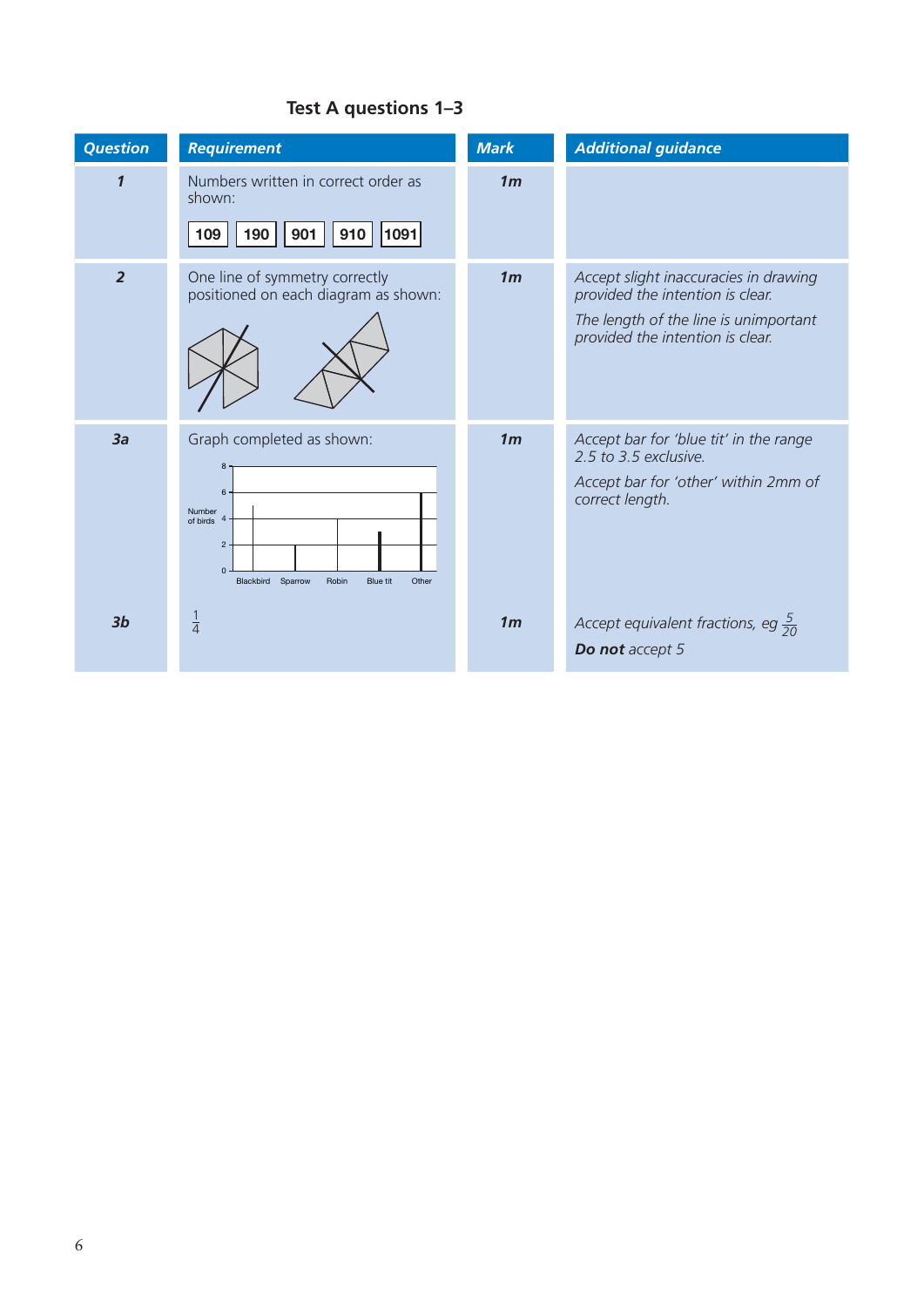## **Test A questions 4–8**

| <b>Question</b> | <b>Requirement</b>                            | <b>Mark</b>                                  | <b>Additional guidance</b>                                         |
|-----------------|-----------------------------------------------|----------------------------------------------|--------------------------------------------------------------------|
| 4a              | $\overline{4}$                                | 1 <sub>m</sub>                               |                                                                    |
| 4b              | 150                                           | 1 <sub>m</sub>                               |                                                                    |
| $5\phantom{a}$  | Diagram completed as shown:<br>20<br>70<br>30 | 1 <sub>m</sub>                               |                                                                    |
| 6a              | 1 hour 20 minutes                             | 1 <sub>m</sub>                               | The answer is a time interval<br>(see page 5 for guidance).        |
| 6b              | 3:25                                          | 1 <sub>m</sub>                               | The answer is a specific time<br>(see page 5 for guidance).        |
| 7a              | Boxes ticked as shown:                        | 1 <sub>m</sub><br>$\left[\mathrm{U1}\right]$ | Accept alternative unambiguous<br>indications such as $Y$ or $N$ . |
| 7b              | Boxes ticked as shown:                        | 1 <sub>m</sub><br>U1                         | Accept alternative unambiguous<br>indications such as $Y$ or $N$ . |
| 8a              | 451                                           | 1 <sub>m</sub>                               |                                                                    |
| 8b              | 110                                           | 1 <sub>m</sub>                               |                                                                    |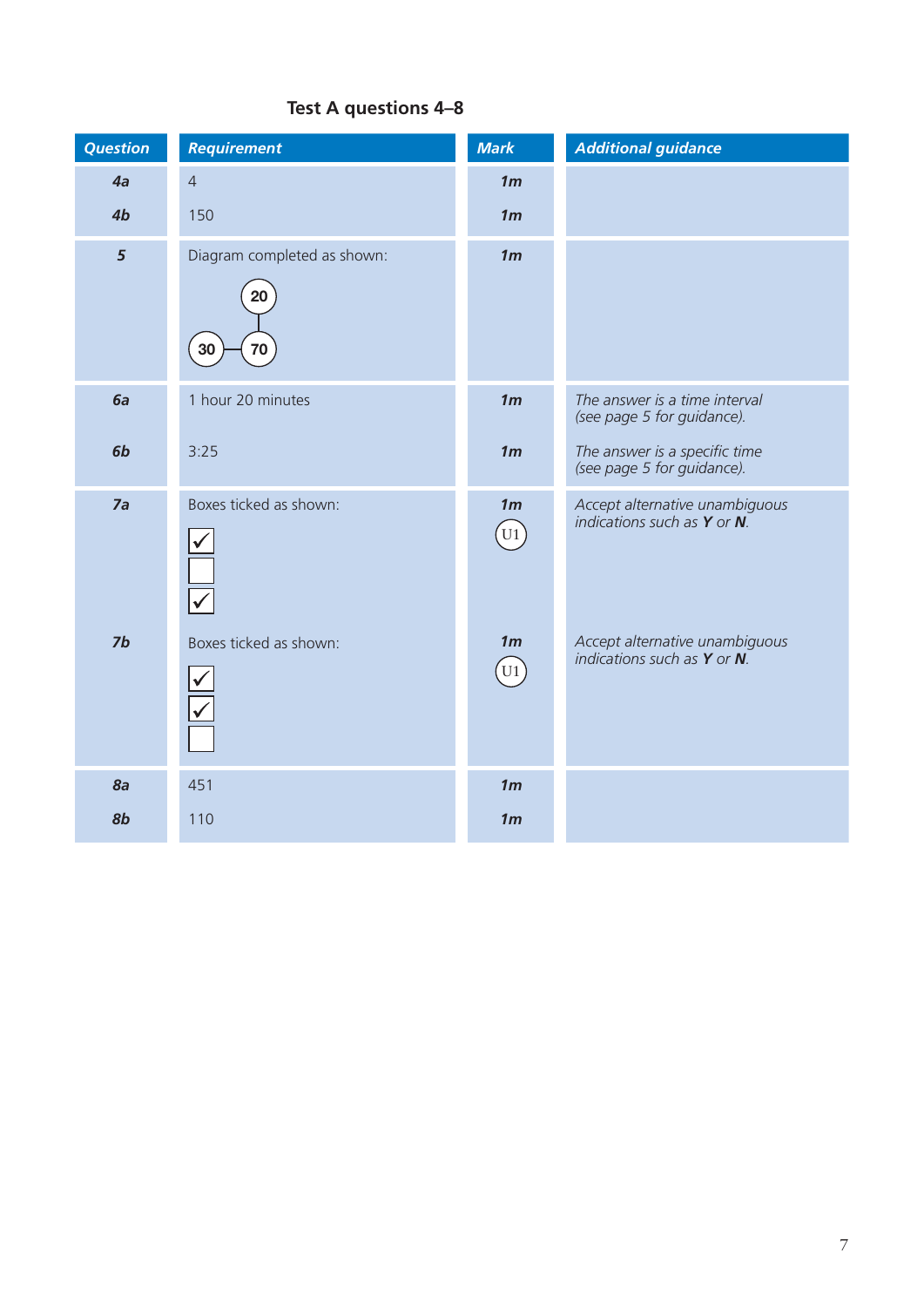## **Test A questions 9–13**

| <b>Question</b>  | <b>Requirement</b>                                                                                                                                                                                                                                     | <b>Mark</b>    | <b>Additional guidance</b>                                                                                                                                                        |
|------------------|--------------------------------------------------------------------------------------------------------------------------------------------------------------------------------------------------------------------------------------------------------|----------------|-----------------------------------------------------------------------------------------------------------------------------------------------------------------------------------|
| $\boldsymbol{9}$ | Award TWO marks for the correct<br>answer of 5<br>If the answer is incorrect, award ONE<br>mark for evidence of appropriate<br>working, eg<br>$5 \times 25 = 125$<br>$12 \times 10 = 120$<br>$125 - 120 =$ wrong answer                                | Up to<br>2m    | Calculation must be performed for the<br>award of <b>ONE</b> mark.                                                                                                                |
| 10               | 1717                                                                                                                                                                                                                                                   | 1 <sub>m</sub> |                                                                                                                                                                                   |
| 11               | All numbers matched correctly as<br>shown:<br>$0.25 -$<br>$0.4 -$<br>0.75 <sup>2</sup><br>0.2 <sup>2</sup>                                                                                                                                             | 1 <sub>m</sub> | Do not award the mark if additional<br>incorrect lines are drawn.<br>Lines need not touch the numbers<br>provided the intention is clear.                                         |
| 12a              | $\overline{4}$                                                                                                                                                                                                                                         | 1 <sub>m</sub> | Do not accept a list of days of the<br>week.                                                                                                                                      |
| 12 <sub>b</sub>  | Monday AND Thursday                                                                                                                                                                                                                                    | 1 <sub>m</sub> | Accept unambiguous abbreviations or<br>recognisable misspellings.<br>Accept days written in either order.                                                                         |
| 13               | Award TWO marks for numbers<br>written in the correct regions as shown:<br>factors of 30<br>factors of $40$<br>8<br>5<br>6<br>$\overline{7}$<br>If the answer is incorrect, award ONE<br>mark for any three numbers written in<br>the correct regions. | Up to<br>2m    | Do not accept numbers written in more<br>than one region.<br>Accept alternative indications such as<br>lines drawn from the numbers to the<br>appropriate regions of the diagram. |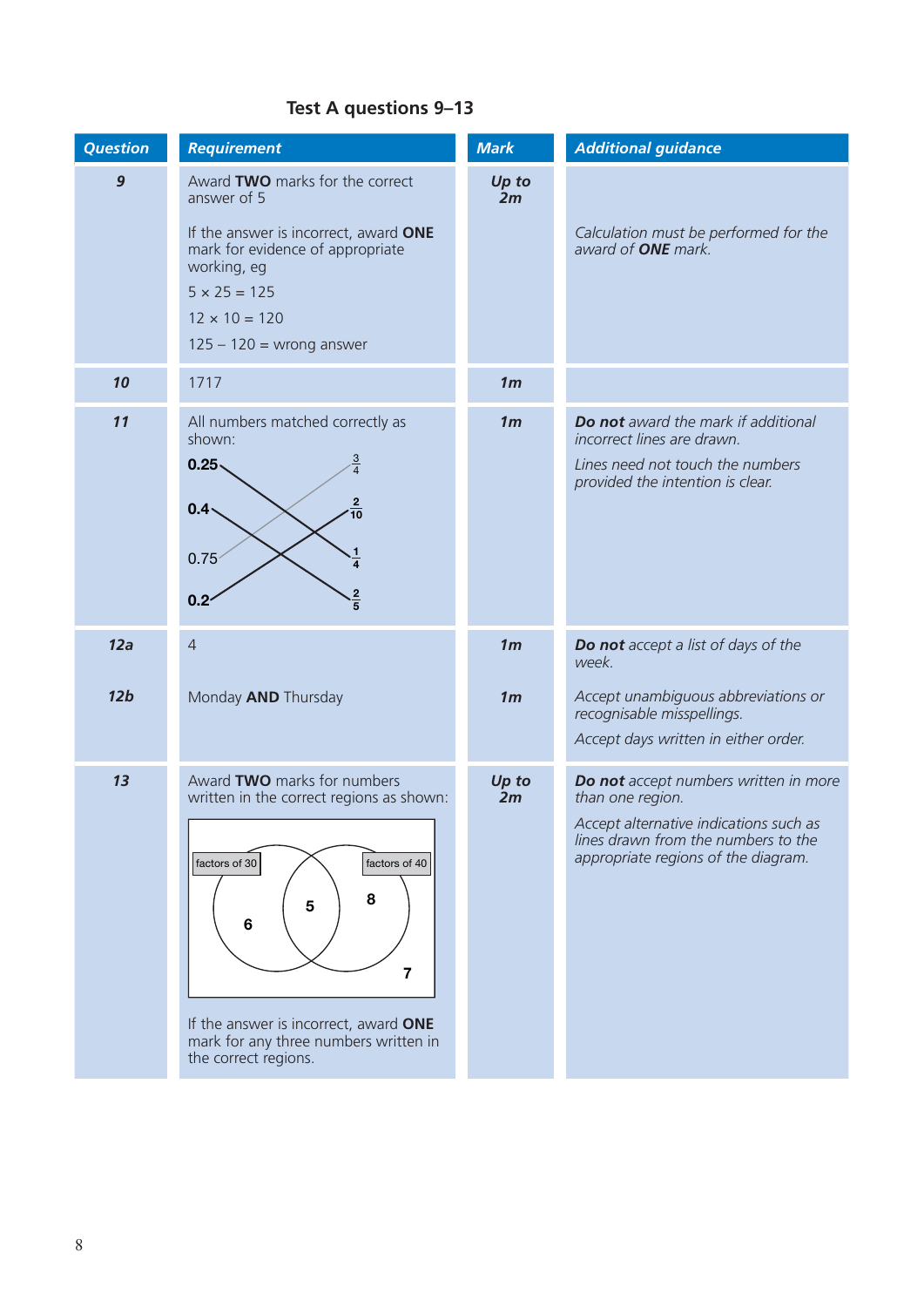| <b>Question</b> | <b>Requirement</b>                                                                                                                                                                                                                                                                                                                                                                                                                                                                                                                                                                             | <b>Mark</b>                                  | <b>Additional guidance</b>                                                                                                                                                                                                                                                                                                                            |
|-----------------|------------------------------------------------------------------------------------------------------------------------------------------------------------------------------------------------------------------------------------------------------------------------------------------------------------------------------------------------------------------------------------------------------------------------------------------------------------------------------------------------------------------------------------------------------------------------------------------------|----------------------------------------------|-------------------------------------------------------------------------------------------------------------------------------------------------------------------------------------------------------------------------------------------------------------------------------------------------------------------------------------------------------|
| 14a             | 1876<br>telephone<br>1800<br>2000<br>1810<br>1945<br>computer<br>tin can<br>Answer for tin can joined to the<br>time line in the range 1805 to 1815                                                                                                                                                                                                                                                                                                                                                                                                                                            | 1 <sub>m</sub>                               | Lines need not touch the time line<br>provided the intended accuracy is clear.                                                                                                                                                                                                                                                                        |
| 14 <sub>b</sub> | exclusive.<br>Answer for computer joined to the<br>time line in the range 1940 to 1950<br>exclusive.                                                                                                                                                                                                                                                                                                                                                                                                                                                                                           | 1 <sub>m</sub>                               |                                                                                                                                                                                                                                                                                                                                                       |
| 15a             | Two numbers circled as shown:<br>71(72)7374(75)                                                                                                                                                                                                                                                                                                                                                                                                                                                                                                                                                | 1 <sub>m</sub>                               | Do not award the mark if additional<br>incorrect numbers are circled.<br>Accept alternative unambiguous<br>indications, eg ticks, crosses.                                                                                                                                                                                                            |
| 15 <sub>b</sub> | An explanation which recognises that<br>1003 is not a multiple of 3, eg:<br>■ 'Because 1003 is not divisible by 3'<br>'Because 1003 is not a multiple of 3'<br>'Because 1003 is not in the 3 times<br>table'<br>'Because I divided 1003 by 3 and<br>there was a remainder'<br>'Because 1003 $\div$ 3 has a decimal<br>answer'<br><b>E</b> 'Because $1 + 0 + 0 + 3 = 4$ , and 4<br>is not a multiple of 3'<br>Because 1003 has a digital sum<br>of $4'$<br>Because 1002 is the nearest in the<br>3 times table'<br>■ 'Because 1000 is not divisible by 3'<br>■ 'Because 999 is divisible by 3'. | 1 <sub>m</sub><br>$\left(\mathrm{U1}\right)$ | No mark is awarded for circling 'No'<br>alone.<br><b>Do not</b> accept vague or arbitrary<br>explanations, eg:<br>'Because 1003 ends in 3'<br>'Because 1003 is in the third<br>column'<br>'Because if you keep going in 3s<br>you will go past it'.<br>If 'Yes' is circled but a correct<br>unambiguous explanation is given,<br>then award the mark. |

## **Test A questions 14–15**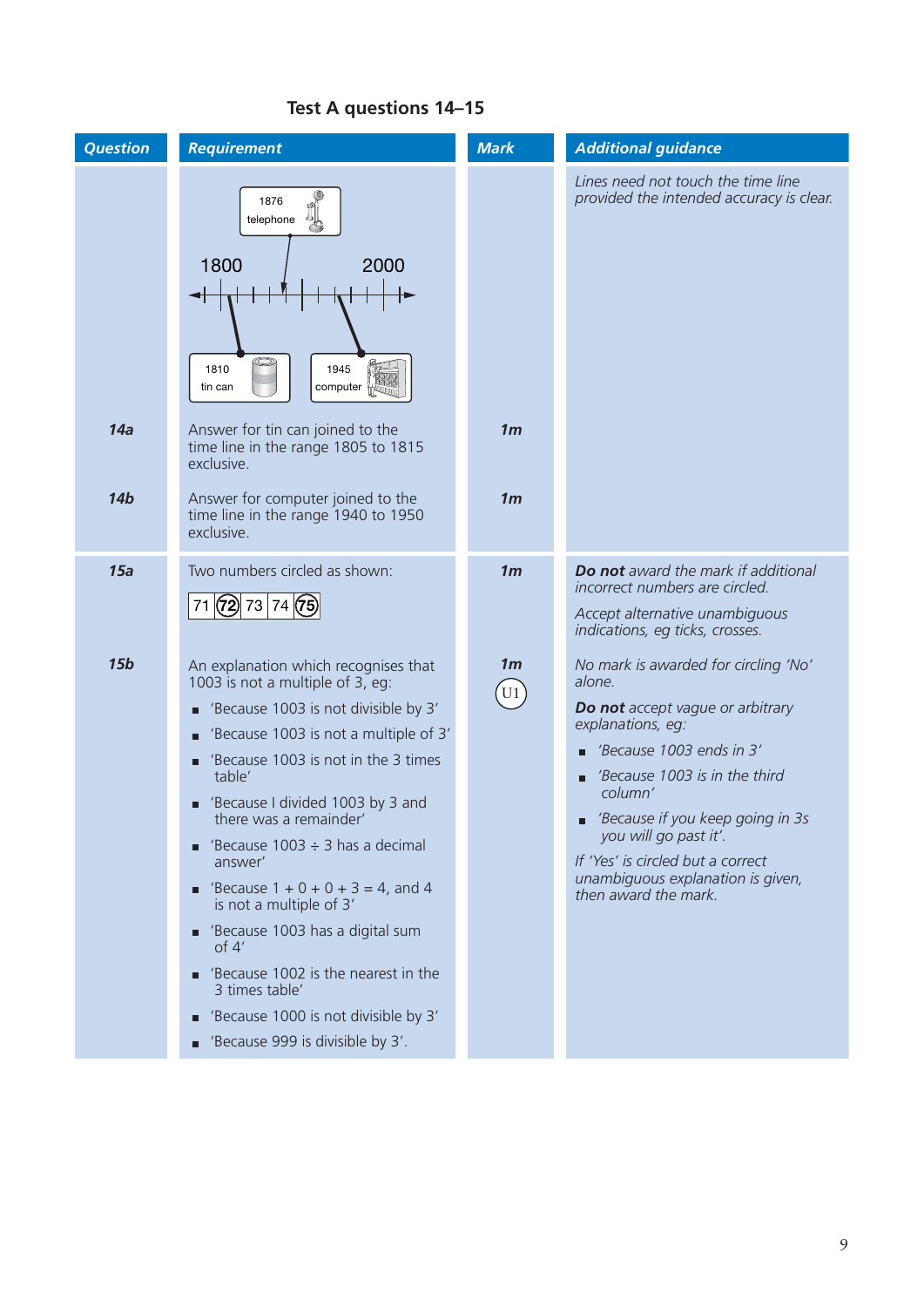## **Test A questions 16–20**

| <b>Question</b> | <b>Requirement</b>                                                                                                                                                                                                                                                                                                                                                                                 | <b>Mark</b>                    | <b>Additional guidance</b>                                                                                                                                          |
|-----------------|----------------------------------------------------------------------------------------------------------------------------------------------------------------------------------------------------------------------------------------------------------------------------------------------------------------------------------------------------------------------------------------------------|--------------------------------|---------------------------------------------------------------------------------------------------------------------------------------------------------------------|
| 16              | Award TWO marks for three shapes<br>drawn correctly on the diagram as<br>shown:<br>O<br>O<br>If the answer is incorrect, award ONE<br>mark for:<br>$\blacksquare$ the 'L' shape and any one of the<br>two circles drawn correctly<br><b>OR</b><br>both circles drawn correctly AND<br>the 'L' shape drawn in the correct<br>square but orientated incorrectly.                                     | Up to<br>2m                    | Accept slight inaccuracies in drawing<br>provided the intention is clear.<br>Circles need not be shaded.                                                            |
| 17a             | 6                                                                                                                                                                                                                                                                                                                                                                                                  | 1 <sub>m</sub>                 |                                                                                                                                                                     |
| 17 <sub>b</sub> | An explanation which recognises that<br>a total of 10 children read between 4<br>and 6 books, eg:<br>'10 children altogether read<br>between 4 and 6 books, and $7 + 1$<br>makes 8, so that leaves 2 children'<br>Because 7 add 1 is 8, and you<br>need 2 more'<br>'Because 10 children read<br>4 to 6 books'<br>'8 and 2 more make 10 children<br>altogether'<br>$1 + 7 = 8$ ,<br>$8 + 2 = 10'$ . | 1 <sub>m</sub><br>$\boxed{U1}$ | Do not accept vague or arbitrary<br>explanations, eg:<br>'Because 7 and 1 make 8'<br>'Because there are 2 children left'.                                           |
| 18              | 196.45                                                                                                                                                                                                                                                                                                                                                                                             | 1 <sub>m</sub>                 |                                                                                                                                                                     |
| 19              | Award TWO marks for the correct<br>answer of 50<br>If the answer is incorrect, award ONE<br>mark for evidence of appropriate<br>working, eg<br>$15 \div 3 = 5$<br>$5 \times 10 =$ wrong answer                                                                                                                                                                                                     | Up to<br>2m<br>U <sub>1</sub>  | Calculation must be performed for the<br>award of <b>ONE</b> mark.                                                                                                  |
| 20a             | Answer in the range $\frac{1}{10}$ to $\frac{3}{20}$ inclusive.                                                                                                                                                                                                                                                                                                                                    | 1 <sub>m</sub>                 | Range includes $\frac{1}{7}$ , $\frac{1}{8}$ , $\frac{1}{9}$ and $\frac{1}{10}$<br>Accept decimals (0.1 to 0.15 inclusive)<br>or percentages (10% - 15% inclusive). |
| 20 <sub>b</sub> | Answer in the range 40 to 50 inclusive.                                                                                                                                                                                                                                                                                                                                                            | 1 <sub>m</sub>                 |                                                                                                                                                                     |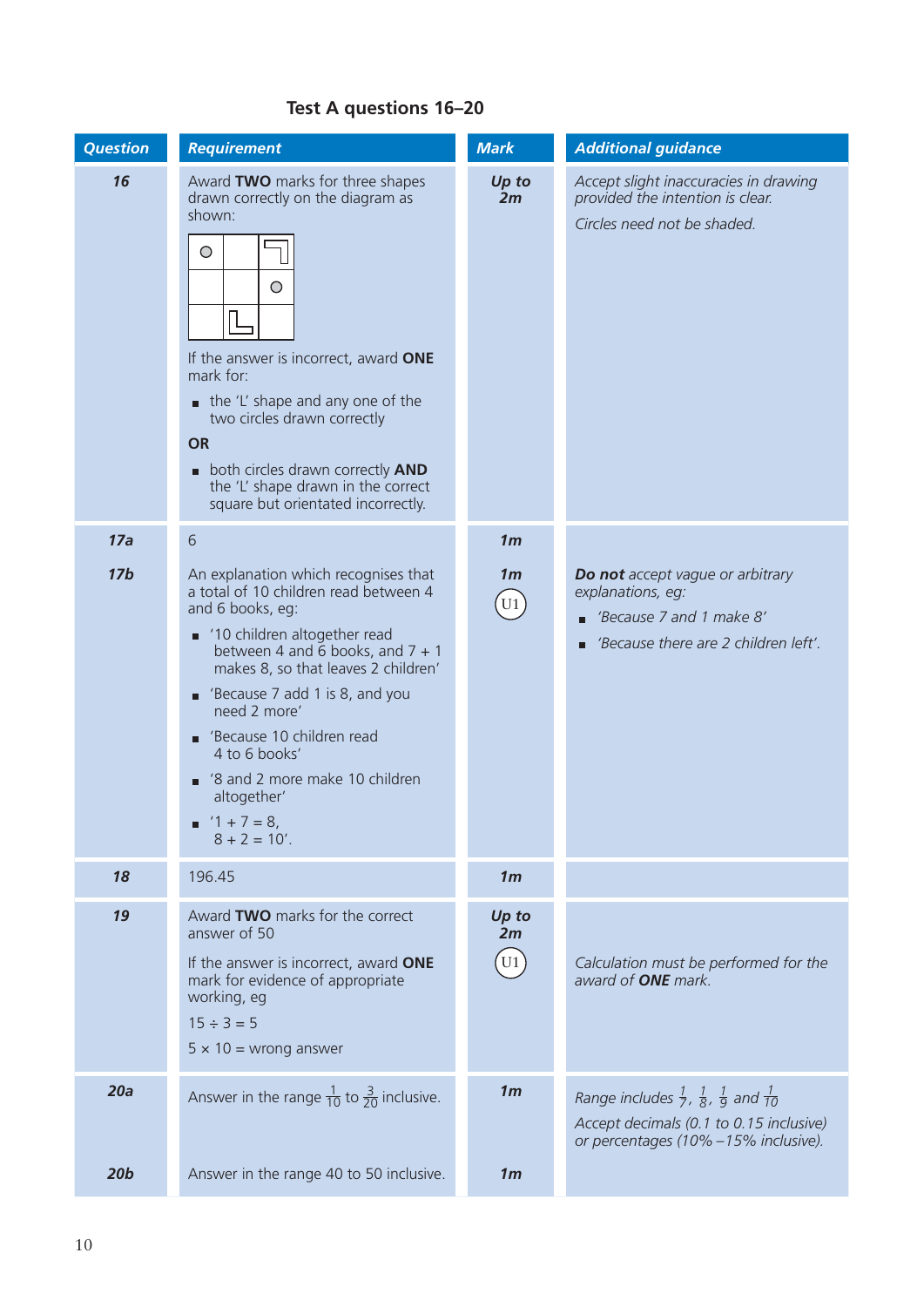## **Test A question 21**

Markers will use a transparent overlay of this page to mark pupils' answers to this question.



## 10 cm

| <b>Question</b> | <b>Requirement</b>                                                                                                                                                                                                                                                                                                                                                                                                                                                                                                                                                   | <b>Mark</b> | <b>Additional guidance</b>                                                                                                                                                                                                                                                                                                                                                                                                                                                                                                                                                                                                                                                                                                     |
|-----------------|----------------------------------------------------------------------------------------------------------------------------------------------------------------------------------------------------------------------------------------------------------------------------------------------------------------------------------------------------------------------------------------------------------------------------------------------------------------------------------------------------------------------------------------------------------------------|-------------|--------------------------------------------------------------------------------------------------------------------------------------------------------------------------------------------------------------------------------------------------------------------------------------------------------------------------------------------------------------------------------------------------------------------------------------------------------------------------------------------------------------------------------------------------------------------------------------------------------------------------------------------------------------------------------------------------------------------------------|
| 21              | Award TWO marks for a triangle drawn<br>with an angle in the range 70° to 74°<br>inclusive <b>AND</b> length of sloping line in<br>the range 6.9cm to 7.1cm inclusive<br>(ie upper vertex of triangle within inner<br>box on diagram).<br>If the answer is incorrect, award ONE<br>mark for:<br>a completed triangle drawn with<br>п<br>an angle in the range 70° to 74°<br>inclusive.<br><b>OR</b><br>a completed triangle drawn with<br>П<br>an angle in the range 69° to 75°<br>inclusive AND length of sloping<br>line in the range 6.8cm to 7.2cm<br>inclusive. | Up to<br>2m | Accept drawings where any side has<br>been extended past a vertex.<br>Accept drawings which do not use the<br>given 10cm base line, provided they<br>have used a line with a length in the<br>range 9.9cm to 10.1cm inclusive.<br>Accept for <b>ONE</b> mark drawings not<br>using the given 10cm base line which<br>have a base line outside the range<br>9.9cm to 10.1cm, provided they have<br>an angle in the range 70° to 74°<br>inclusive <b>AND</b> a sloping line in the<br>range 6.9cm to 7.1cm inclusive.<br>Accept for <b>ONE</b> mark drawings of<br>incomplete triangles, provided they<br>have an angle in the range 70° to 74°<br>inclusive <b>AND</b> a sloping line in the range<br>6.9cm to 7.1cm inclusive. |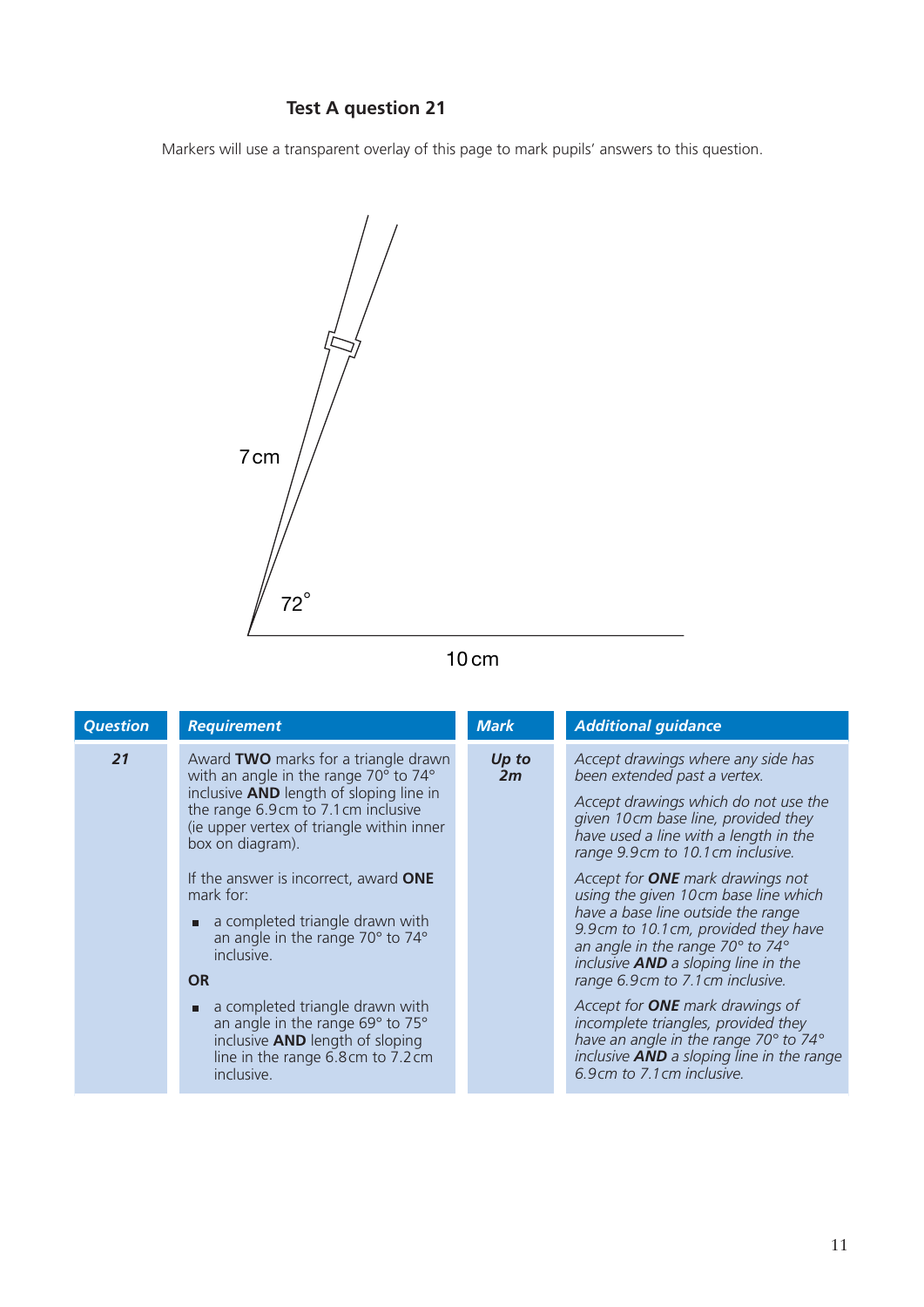## **Test A questions 22–23**

| <b>Question</b> | <b>Requirement</b>                                                                                                                                                                                                                                                                                                                                                                                                                                                                                                                        | <b>Mark</b>                   | <b>Additional guidance</b>                                                                                                                                                                                                                                                                                                                                                                                                                                                                                                                            |
|-----------------|-------------------------------------------------------------------------------------------------------------------------------------------------------------------------------------------------------------------------------------------------------------------------------------------------------------------------------------------------------------------------------------------------------------------------------------------------------------------------------------------------------------------------------------------|-------------------------------|-------------------------------------------------------------------------------------------------------------------------------------------------------------------------------------------------------------------------------------------------------------------------------------------------------------------------------------------------------------------------------------------------------------------------------------------------------------------------------------------------------------------------------------------------------|
| 22              | Award TWO marks for the correct<br>answer of 53                                                                                                                                                                                                                                                                                                                                                                                                                                                                                           | Up to<br>2m                   |                                                                                                                                                                                                                                                                                                                                                                                                                                                                                                                                                       |
|                 | If the answer is incorrect, award ONE<br>mark for evidence of appropriate<br>working which contains no more than<br><b>ONE</b> arithmetical error, eg:<br>long division algorithm<br>wrong answer<br>16)848<br>800<br>$\overline{48}$<br>$-48$<br>$\Omega$<br>short division algorithm<br>wrong answer<br>$16)84^{4}8$<br>repeated addition / subtraction<br>$\blacksquare$<br>methods, eg<br>848<br>$-400$<br>$25 \times 16$<br>448<br>$-400$<br>$25 \times 16$<br>$\overline{48}$<br>$-48$<br>$3 \times 16$<br>$\Omega$<br>wrong answer |                               | In all cases accept follow through of<br><b>ONE</b> error in working.<br>Calculation must be performed for the<br>award of <b>ONE</b> mark.<br>Do not award any marks if the final<br>answer is missing.<br>Variations on algorithms are acceptable,<br>provided they represent a viable and<br>complete method.<br>Short division methods must be<br>supported by evidence of appropriate<br>carrying figures to indicate use of a<br>division algorithm.<br>No mark is awarded for repeated<br>addition / subtraction the wrong<br>number of times. |
|                 | repeated halving, eg<br>$848 \div 2 = 424$<br>$424 \div 2 = 212$<br>$212 \div 2 = 106$<br>$106 \div 2$ = wrong answer                                                                                                                                                                                                                                                                                                                                                                                                                     |                               | <b>No mark</b> is awarded for repeated<br>halving the wrong number of times.                                                                                                                                                                                                                                                                                                                                                                                                                                                                          |
| 23              | Award TWO marks for all three<br>numbers, as shown:<br>94, 95, 96<br>If the answer is incorrect, award ONE<br>mark for:<br>two numbers correct and none<br>incorrect<br><b>OR</b><br>three numbers correct and one<br>incorrect<br><b>OR</b><br>■ 93, 94, 95, 96, 97                                                                                                                                                                                                                                                                      | Up to<br>2m<br>U <sub>1</sub> | Accept numbers written in any order.<br>All three numbers and no incorrect<br>numbers must be given for the award of<br><b>TWO</b> marks.                                                                                                                                                                                                                                                                                                                                                                                                             |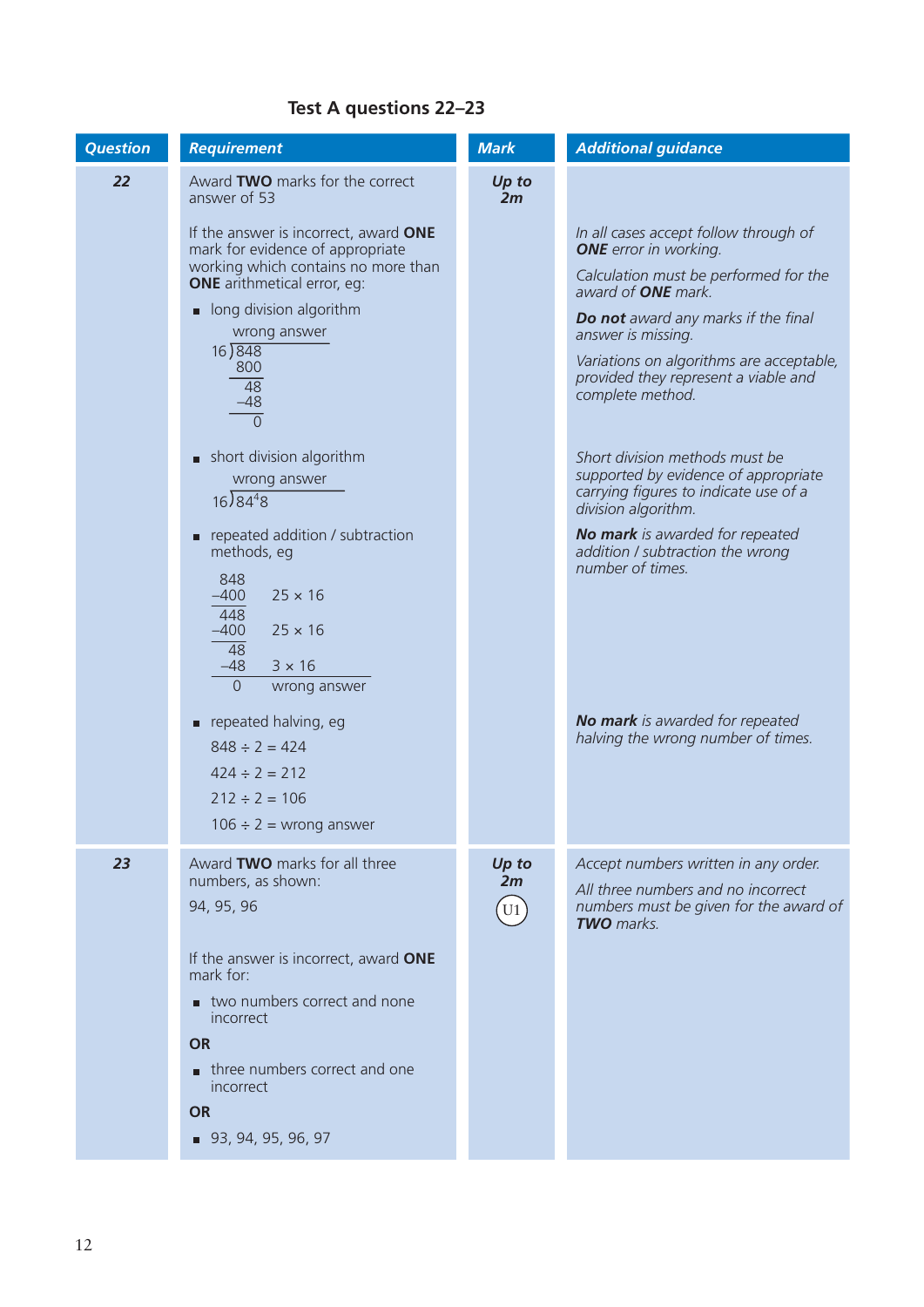| <b>Question</b>         | <b>Requirement</b>                                                                                                                                                                                                                                                                                                                           | <b>Mark</b>                      | <b>Additional guidance</b>                                                                                                                  |
|-------------------------|----------------------------------------------------------------------------------------------------------------------------------------------------------------------------------------------------------------------------------------------------------------------------------------------------------------------------------------------|----------------------------------|---------------------------------------------------------------------------------------------------------------------------------------------|
| 1a                      | $\overline{4}$                                                                                                                                                                                                                                                                                                                               | 1 <sub>m</sub>                   |                                                                                                                                             |
| 1 <sub>b</sub>          | 599                                                                                                                                                                                                                                                                                                                                          | 1 <sub>m</sub>                   |                                                                                                                                             |
| $\overline{2}$          | Award TWO marks for the four lines<br>drawn as shown:<br>$11 \times 11$<br>$4\times5\times6$<br>greater than 100<br>$56 + 27 + 17$<br>less than 100<br>$835 - 745$<br>equal to 100<br>$4000 \div 50$<br>If the answer is incorrect, award ONE<br>mark for three correct lines drawn<br><b>AND</b> not more than one incorrect line<br>drawn. | Up to<br>2m                      | Do not award any marks if two or more<br>incorrect lines are drawn.<br>Lines need not touch the boxes<br>provided the intention is clear.   |
| 3a                      | 5                                                                                                                                                                                                                                                                                                                                            | 1 <sub>m</sub>                   |                                                                                                                                             |
| 3 <sub>b</sub>          | $\overline{2}$                                                                                                                                                                                                                                                                                                                               | 1 <sub>m</sub>                   |                                                                                                                                             |
| $\overline{\mathbf{4}}$ | $= 201$<br>$\mathbf{1}$<br>9<br>$\mathbf{1}$<br>$\blacktriangleleft$<br>9<br>9<br>$\, +$<br>$\, +$<br><b>OR</b><br>$+$ 9 1 + 1 1<br>9 <sup>1</sup><br>$= 201$<br>9                                                                                                                                                                           | 1 <sub>m</sub><br>U <sub>1</sub> | Accept the three two-digit numbers<br>written in any order.                                                                                 |
| 5                       | 125                                                                                                                                                                                                                                                                                                                                          | 1 <sub>m</sub>                   |                                                                                                                                             |
| 6a                      | £10.51                                                                                                                                                                                                                                                                                                                                       | 1 <sub>m</sub>                   |                                                                                                                                             |
| 6b                      | Award TWO marks for the correct<br>answer of £2.26<br>If the answer is incorrect, award ONE<br>mark for evidence of appropriate<br>method, eg<br>$34.99 + 12.75 = 47.74$<br>$50 - 47.74$<br><b>OR</b><br>$50 - 12.75 - 34.99$                                                                                                                | Up to<br>2m                      | Accept for ONE mark £226 OR £226p<br>as evidence of appropriate method.<br>Answer need not be obtained for the<br>award of <b>ONE</b> mark. |

#### **Test B questions 1–6**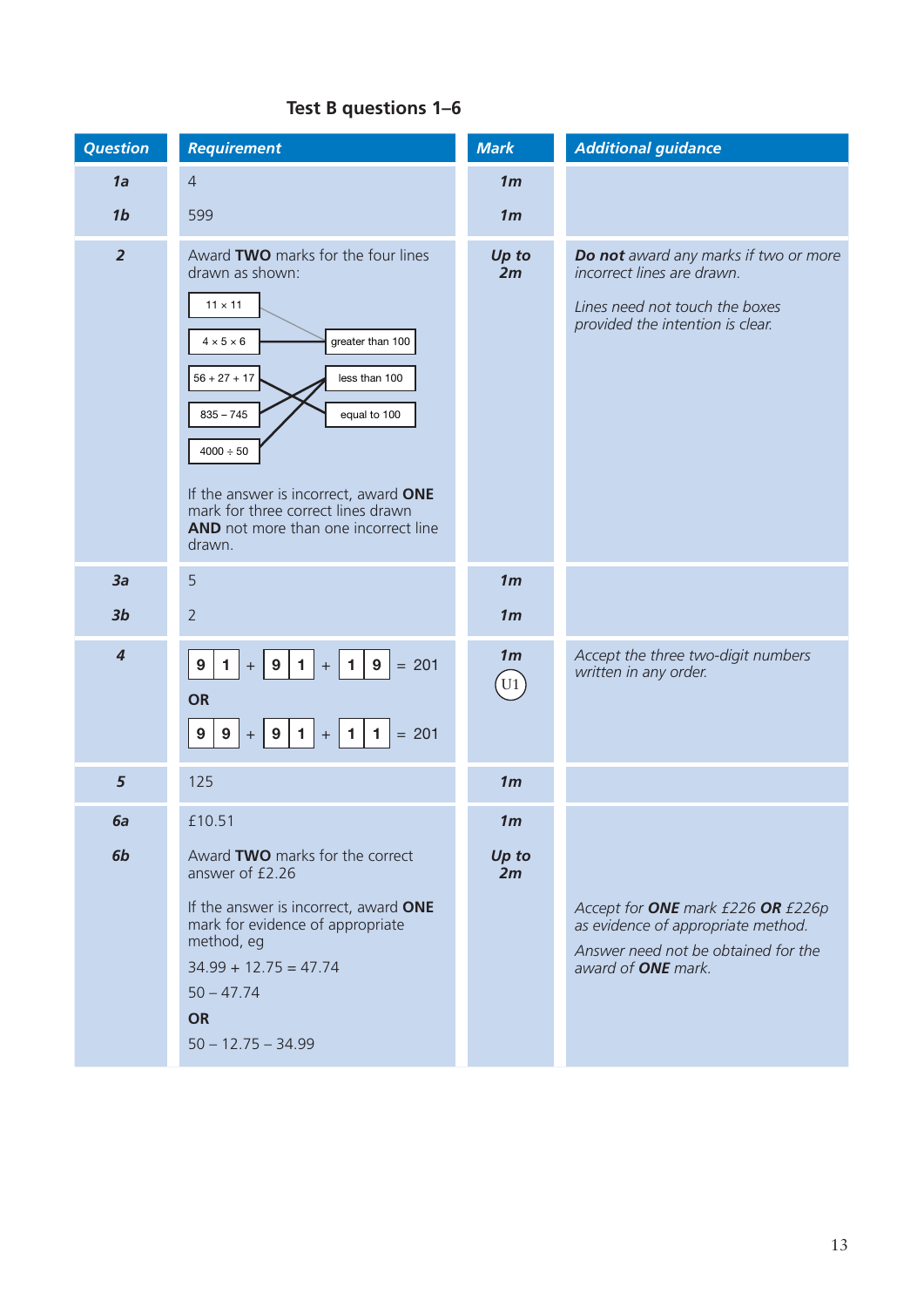| <b>Question</b>  | <b>Requirement</b>                                                                                                         | <b>Mark</b>    | <b>Additional guidance</b>                                                                                    |
|------------------|----------------------------------------------------------------------------------------------------------------------------|----------------|---------------------------------------------------------------------------------------------------------------|
|                  | ✓<br>$\boldsymbol{\chi}$<br>$\checkmark$<br>$\checkmark$<br>$\checkmark$<br>×<br>$\checkmark$<br>$\boldsymbol{\mathsf{x}}$ |                | Accept alternative unambiguous<br>indications such as $Y$ and $\tilde{N}$ .                                   |
| 7a               | First column of table completed<br>correctly.                                                                              | 1 <sub>m</sub> |                                                                                                               |
| 7b               | Second column of table completed<br>correctly.                                                                             | 1 <sub>m</sub> |                                                                                                               |
| 8a               | £14.40                                                                                                                     | 1 <sub>m</sub> | Do not accept £14.4                                                                                           |
| 8 <sub>b</sub>   | 20                                                                                                                         | 1 <sub>m</sub> | Do not accept £20                                                                                             |
| $\boldsymbol{9}$ | (5, 2)                                                                                                                     | 1 <sub>m</sub> | Coordinates must be written in the<br>correct order.<br>Accept unambiguous answers written<br>on the diagram. |
| 10               | Numbers circled as shown:<br>70<br>30<br>40<br>50<br>60                                                                    | 1 <sub>m</sub> | Accept alternative unambiguous<br>indications, eg numbers ticked, crossed<br>or underlined.                   |
| 11               | Answer in the range 65 to 75 inclusive.                                                                                    | 1 <sub>m</sub> |                                                                                                               |
| 12               | 13<br>9<br>5                                                                                                               | 1 <sub>m</sub> |                                                                                                               |

#### **Test B questions 7–12**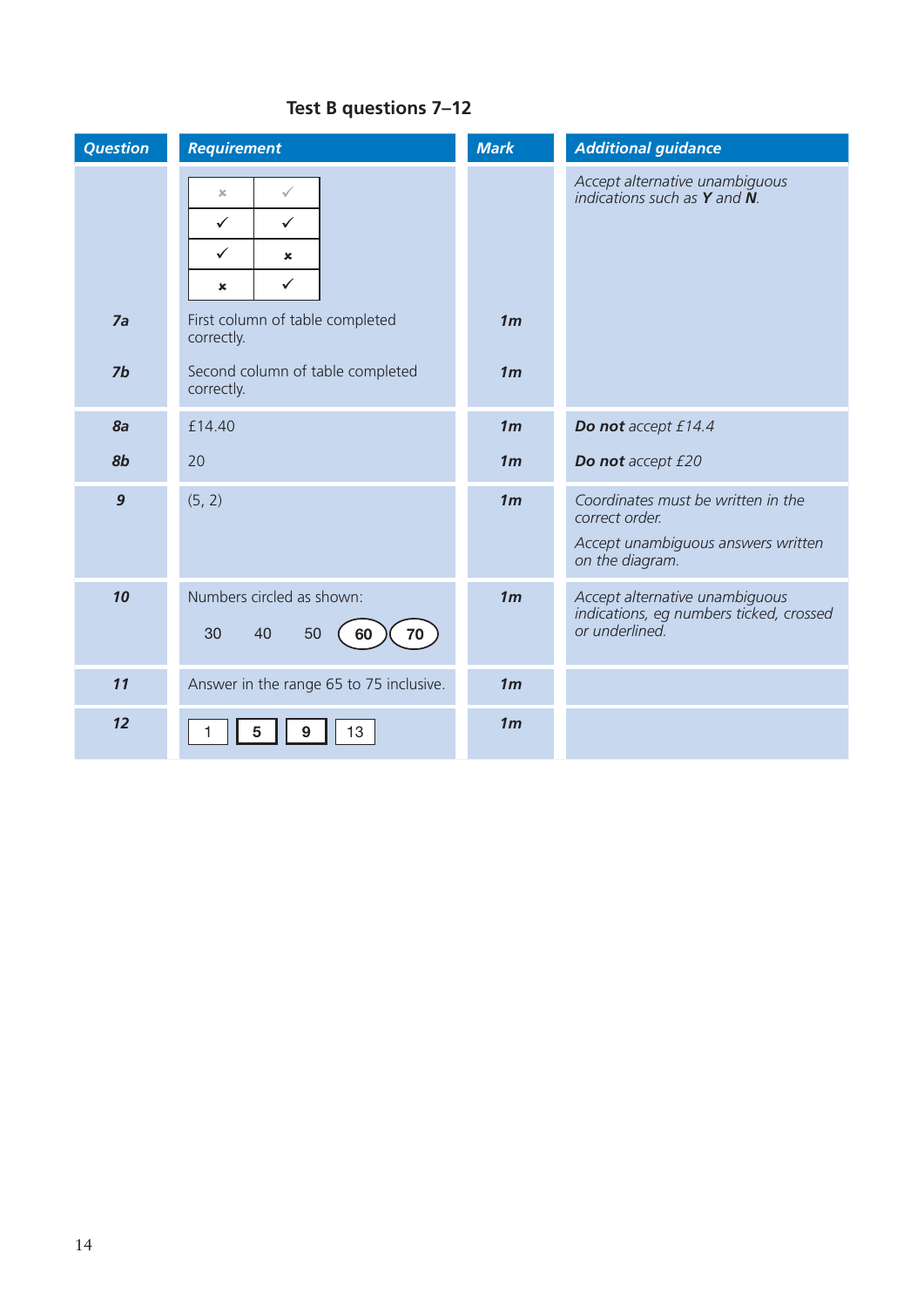#### **Test B questions 13–15**

| <b>Question</b> | <b>Requirement</b>                                                                                                                                                                                                                                                                                                                                                                                                                                                                                                                                                                                                                                                                     | <b>Mark</b>          | <b>Additional guidance</b>                                                                                                                                                                                                                                            |
|-----------------|----------------------------------------------------------------------------------------------------------------------------------------------------------------------------------------------------------------------------------------------------------------------------------------------------------------------------------------------------------------------------------------------------------------------------------------------------------------------------------------------------------------------------------------------------------------------------------------------------------------------------------------------------------------------------------------|----------------------|-----------------------------------------------------------------------------------------------------------------------------------------------------------------------------------------------------------------------------------------------------------------------|
| 13a             | Any odd numbered multiple of 10,<br>ie 10 OR 30 OR 50 OR 70 OR 90 OR<br>any number ending with any of the<br>pairs of digits above.                                                                                                                                                                                                                                                                                                                                                                                                                                                                                                                                                    | 1 <sub>m</sub>       |                                                                                                                                                                                                                                                                       |
| 13 <sub>b</sub> | An explanation which recognises that<br>all multiples of 20 are also multiples of<br>10, eg:<br>'Because all the numbers in the 20<br>п<br>times table are also in the 10<br>times table'<br>'Because all multiples of 20 are<br>о<br>multiples of 10'<br>'Because 20 is in the 10 times table'<br>П<br>All multiples of 20 go in box A<br>because 10 goes into them'<br>$\blacksquare$ '20 is a multiple of both 20 and 10,<br>and so is 40, 60, etc'<br>'Because if it's not a multiple of 10,<br>$\blacksquare$<br>it can't be a multiple of 20'<br>'Because if it is a multiple of 20,<br>$\blacksquare$<br>it has to be a multiple of 10'<br>'Because 10 is a factor of 20'.<br>П | 1 <sub>m</sub><br>U1 | <b>Do not</b> accept vague or arbitrary<br>explanations, eg:<br>■ 'Because 40 is a multiple of 10'<br>'Because they would be in box A<br>$\blacksquare$<br>instead'<br>Because all the multiples of 10<br>are multiples of 20'<br>■ 'Because 10 is a multiple of 20'. |
| 14              | £11.25                                                                                                                                                                                                                                                                                                                                                                                                                                                                                                                                                                                                                                                                                 | 1 <sub>m</sub>       |                                                                                                                                                                                                                                                                       |
| 15              | Any rectangle with an area of 8<br>squares, eg<br><b>OR</b>                                                                                                                                                                                                                                                                                                                                                                                                                                                                                                                                                                                                                            | 1 <sub>m</sub>       | Accept slight inaccuracies in drawing<br>provided the intention is clear.                                                                                                                                                                                             |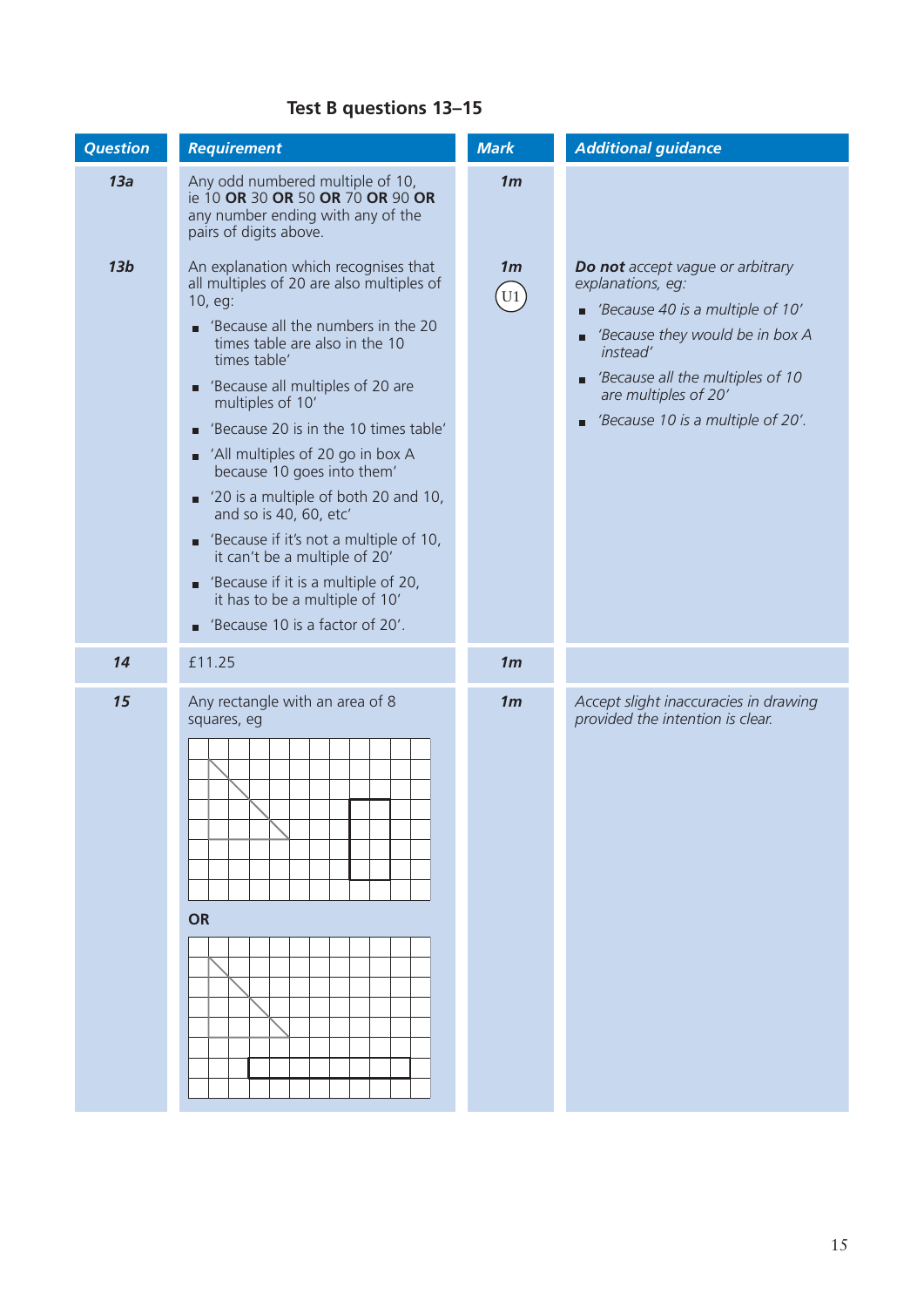#### *Question Requirement* Requirement Mark Additional guidance 16 Award **TWO** marks for four faces correctly shaded as shown: If the answer is incorrect, award **ONE** mark for: only the correct four faces marked **AND** at least two shaded correctly **OR** four faces shaded correctly **AND** one shaded incorrectly **OR three faces shaded correctly AND**  none shaded incorrectly. *Up to 2m*  $\overline{U1}$ *The width of each shaded rectangle is irrelevant provided the intention is clear. 17* Award **TWO** marks for the correct answer of 60 If the answer is incorrect, award **ONE** mark for evidence of appropriate method, eg  $800 - 500 = 300$  $300 \div 5$ *Up to 2m* U1 *Answer need not be obtained for the award of ONE mark. 18a 18b* Answer in the range 3:10pm to 3:20pm inclusive. Answer in the range 13 degrees to 14 degrees inclusive. *1m 1m* The answer is a specific time *(see page 5 for guidance).* 19 **Award TWO** marks for the correct answer of 30 If the answer is incorrect, award **ONE** mark for evidence of appropriate method, eg  $45 \div 3 = 15$  $15 \times 2$ *Up to 2m Answer need not be obtained for the award of ONE mark.*

## **Test B questions 16–19**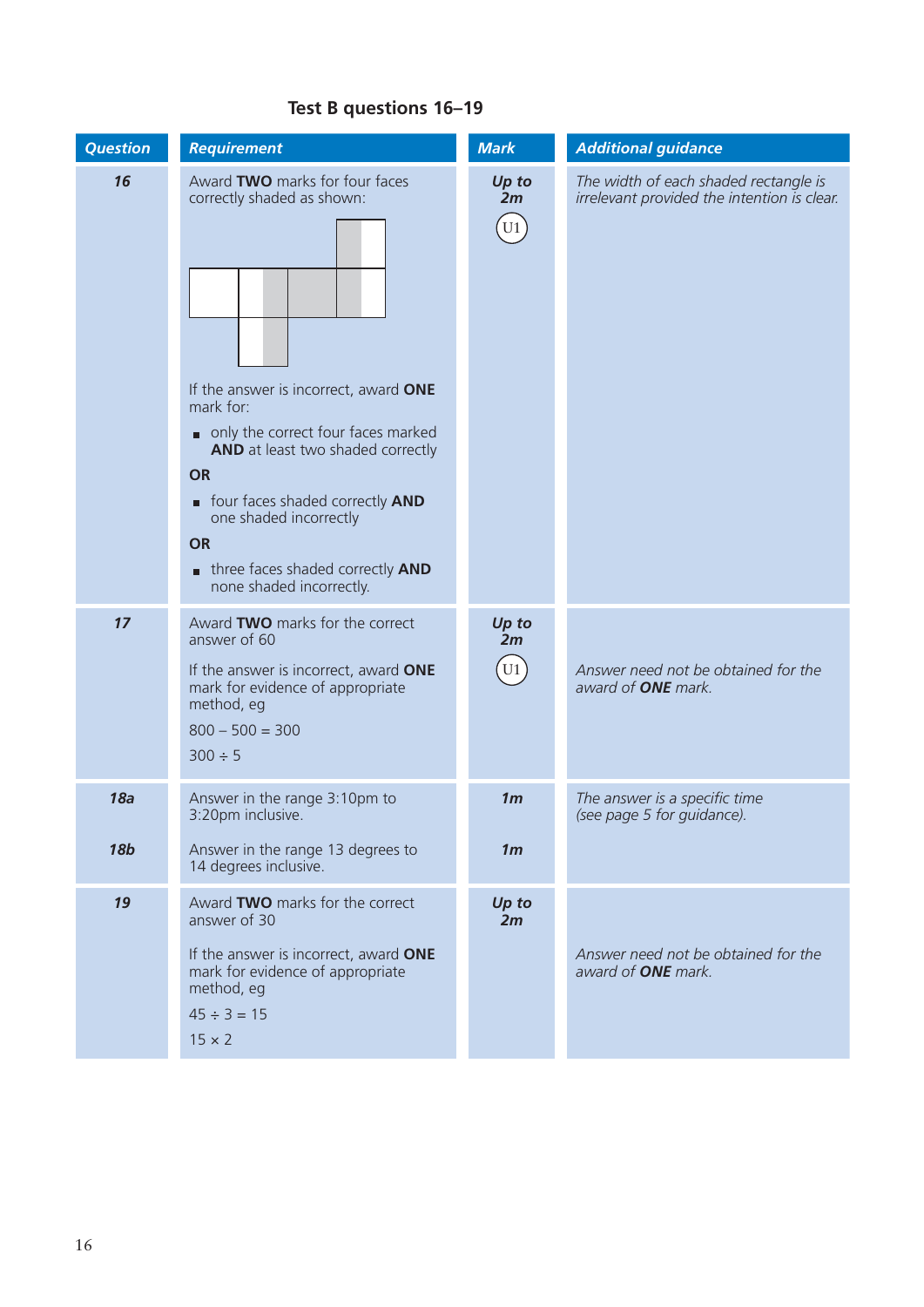#### **Test B questions 20–25**

| <b>Question</b> | <b>Requirement</b>                                                                                                                                                                                     | <b>Mark</b>                               | <b>Additional guidance</b>                                                                                                                                           |
|-----------------|--------------------------------------------------------------------------------------------------------------------------------------------------------------------------------------------------------|-------------------------------------------|----------------------------------------------------------------------------------------------------------------------------------------------------------------------|
| 20              | Award TWO marks for all three<br>numbers in order as shown:<br>129<br><b>AND</b><br>7492<br><b>AND</b><br>51<br>If the answer is incorrect, award ONE<br>mark for two out of three numbers<br>correct. | Up to<br>2m                               | Do not accept 129.0 OR 7492.0 OR<br>51.0 OR any other equivalent answers<br>with zeroes after the decimal point.                                                     |
| 21              | 40%                                                                                                                                                                                                    | 1 <sub>m</sub>                            | Do not accept equivalent fractions or<br>decimals.                                                                                                                   |
| 22a             | 400                                                                                                                                                                                                    | 1 <sub>m</sub>                            | Answer must be in grams.                                                                                                                                             |
| 22b             | 1200g OR 1.2 kg<br><b>OR</b><br>for finding the correct difference<br>between 1.6kg and the answer given<br>for $22a$ .                                                                                | 1 <sub>m</sub>                            | Accept 1200 OR 1.2 OR 1 kg 200g                                                                                                                                      |
| 23              | Two numbers circled as shown:<br>39<br>69<br>49<br>59<br>29                                                                                                                                            | 1 <sub>m</sub>                            | Do not award the mark if additional<br>incorrect numbers are circled.<br>Accept alternative unambiguous<br>indications, eg numbers ticked, crossed<br>or underlined. |
| 24              | Diagram completed as shown:<br>A<br>B                                                                                                                                                                  | 1 <sub>m</sub>                            | Accept slight inaccuracies in drawing<br>(see page 3 for guidance).                                                                                                  |
| 25              | Award TWO marks for the correct<br>answer of 14<br>If the answer is incorrect, award ONE<br>mark for evidence of appropriate<br>method, eg<br>$17.5 \times 4 = 70$<br>$70 \div 5$                      | Up to<br>2m<br>$\left[\mathrm{U1}\right]$ | Accept for ONE mark 140 OR 1.4 as<br>evidence of appropriate method.<br>Answer need not be obtained for the<br>award of <b>ONE</b> mark.                             |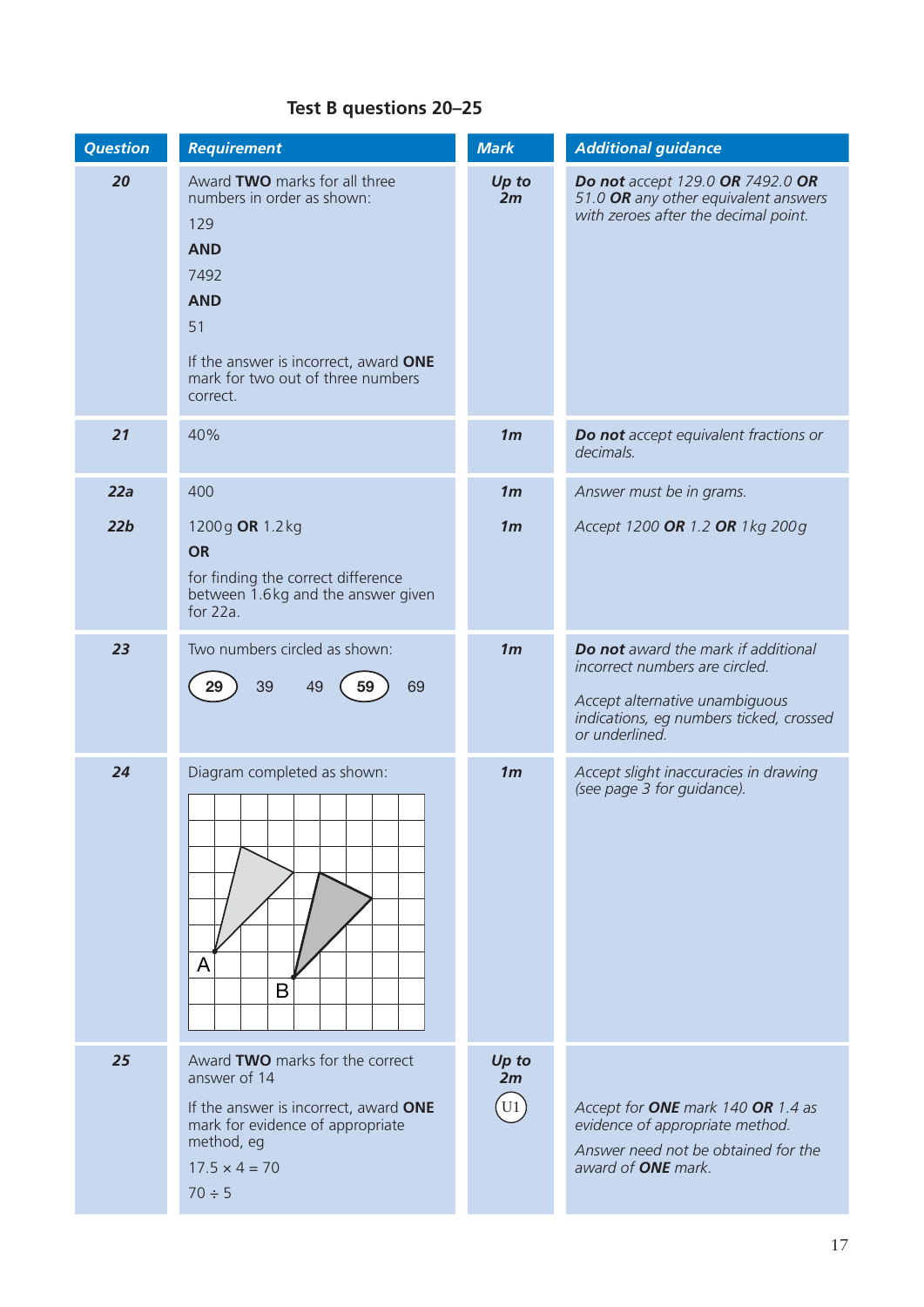## **Mark scheme for the mental mathematics test**

#### **Applying the mark scheme**

Please note that pupils will not be penalised if they record any information given in the question or show their working. Markers will ignore any annotation, even if in the answer space, and mark only the answer. Markers will accept an unambiguous answer written in the stimulus box, or elsewhere on the page.

Full mark scheme information is given on page 20. In addition, a 'quick reference' mark scheme is provided on page 19. This is presented in a similar format to the pupil's answer sheet.

#### **General guidance**

The general guidance for marking the written tests also applies to marking the mental mathematics test. In addition, the following principles apply.

- 1. Unless stated otherwise in the mark scheme, accept answers written in words, or a combination of words and figures.
- 2. Where units are specified, they are given on the answer sheet. Pupils are not penalised for writing in the units again.
- 3. Where answers are required to be ringed, do not accept if more than one answer is ringed, unless it is clear which is the pupil's intended answer. Accept also any other way of indicating the correct answer, eg underlining.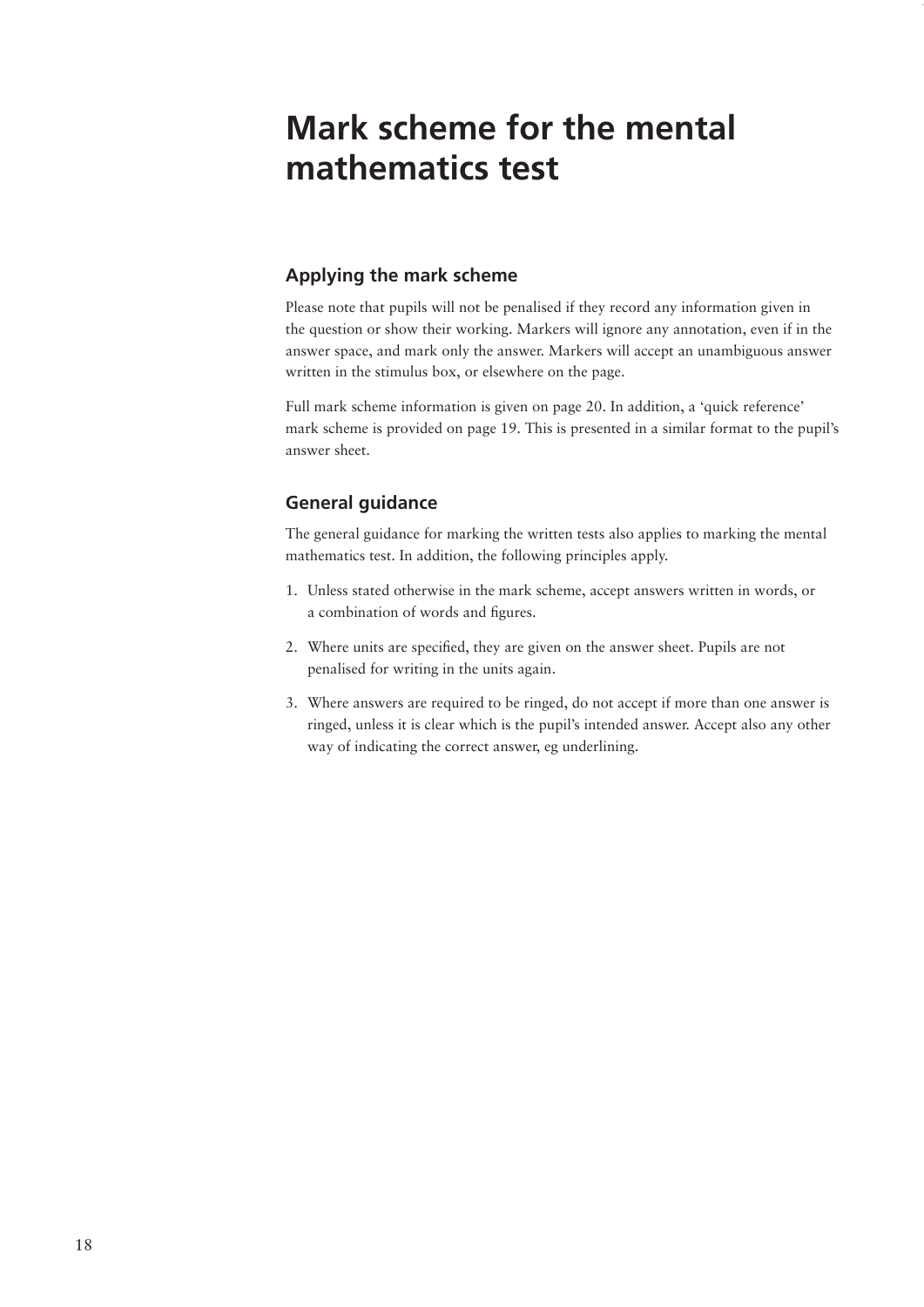# **Mental mathematics 2006 quick reference mark scheme**

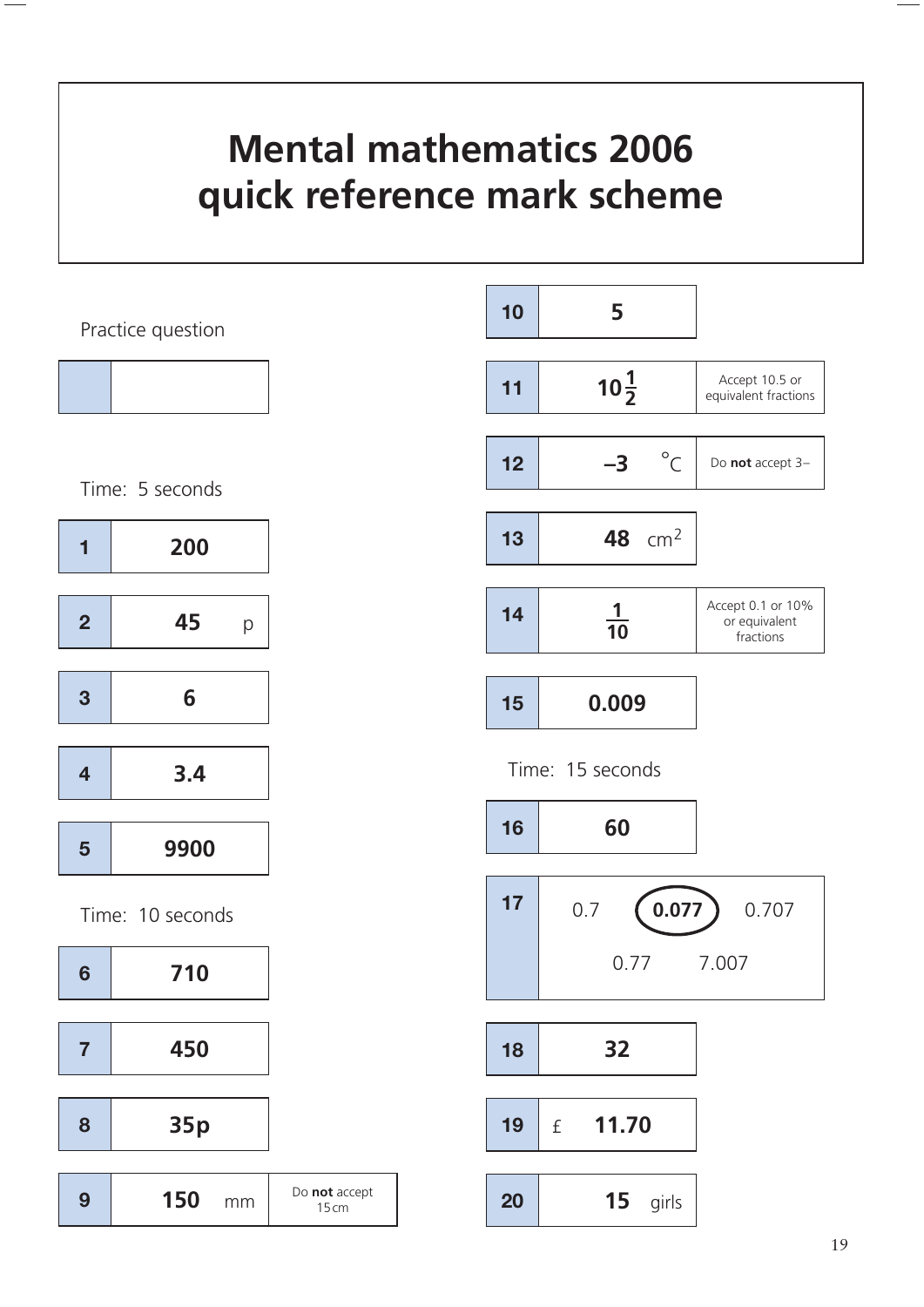| <b>Question</b>            | <b>Requirement</b>                                 | <b>Mark</b>    | <b>Additional guidance</b>                                                                                                                                           |
|----------------------------|----------------------------------------------------|----------------|----------------------------------------------------------------------------------------------------------------------------------------------------------------------|
| $\boldsymbol{\mathcal{I}}$ | 200                                                | 1 <sub>m</sub> |                                                                                                                                                                      |
| $\overline{2}$             | 45p                                                | 1 <sub>m</sub> |                                                                                                                                                                      |
| $\overline{\mathbf{3}}$    | 6                                                  | 1 <sub>m</sub> |                                                                                                                                                                      |
| $\overline{\mathbf{4}}$    | 3.4                                                | 1 <sub>m</sub> |                                                                                                                                                                      |
| 5                          | 9900                                               | 1 <sub>m</sub> |                                                                                                                                                                      |
| $6\phantom{1}6$            | 710                                                | 1 <sub>m</sub> |                                                                                                                                                                      |
| $\overline{7}$             | 450                                                | 1 <sub>m</sub> |                                                                                                                                                                      |
| 8                          | 35p                                                | 1 <sub>m</sub> |                                                                                                                                                                      |
| $\mathbf{9}$               | 150mm                                              | 1 <sub>m</sub> | Do not accept 15cm                                                                                                                                                   |
| 10                         | 5                                                  | 1 <sub>m</sub> |                                                                                                                                                                      |
| 11                         | $10\frac{1}{2}$                                    | 1 <sub>m</sub> | Accept 10.5 OR equivalent fractions.                                                                                                                                 |
| 12                         | $-3^{\circ}C$                                      | 1 <sub>m</sub> | Do not accept 3-                                                                                                                                                     |
| 13                         | $48 \text{ cm}^2$                                  | 1 <sub>m</sub> |                                                                                                                                                                      |
| 14                         | $\frac{1}{10}$                                     | 1 <sub>m</sub> | Accept 0.1 OR 10% OR equivalent<br>fractions.                                                                                                                        |
| 15                         | 0.009                                              | 1 <sub>m</sub> |                                                                                                                                                                      |
| 16                         | 60                                                 | 1 <sub>m</sub> |                                                                                                                                                                      |
| 17                         | $\big(0.077\big)$<br>0.7<br>0.707<br>7.007<br>0.77 | 1m             | Accept any other way of indicating the<br>answer, eg underlining.<br>Do not accept if more than one answer<br>is indicated unless the pupil's intention<br>is clear. |
| 18                         | 32                                                 | 1 <sub>m</sub> |                                                                                                                                                                      |
| 19                         | £11.70                                             | 1m             |                                                                                                                                                                      |
| $20\,$                     | 15 girls                                           | 1 <sub>m</sub> |                                                                                                                                                                      |

## **Mental mathematics questions 1–20**